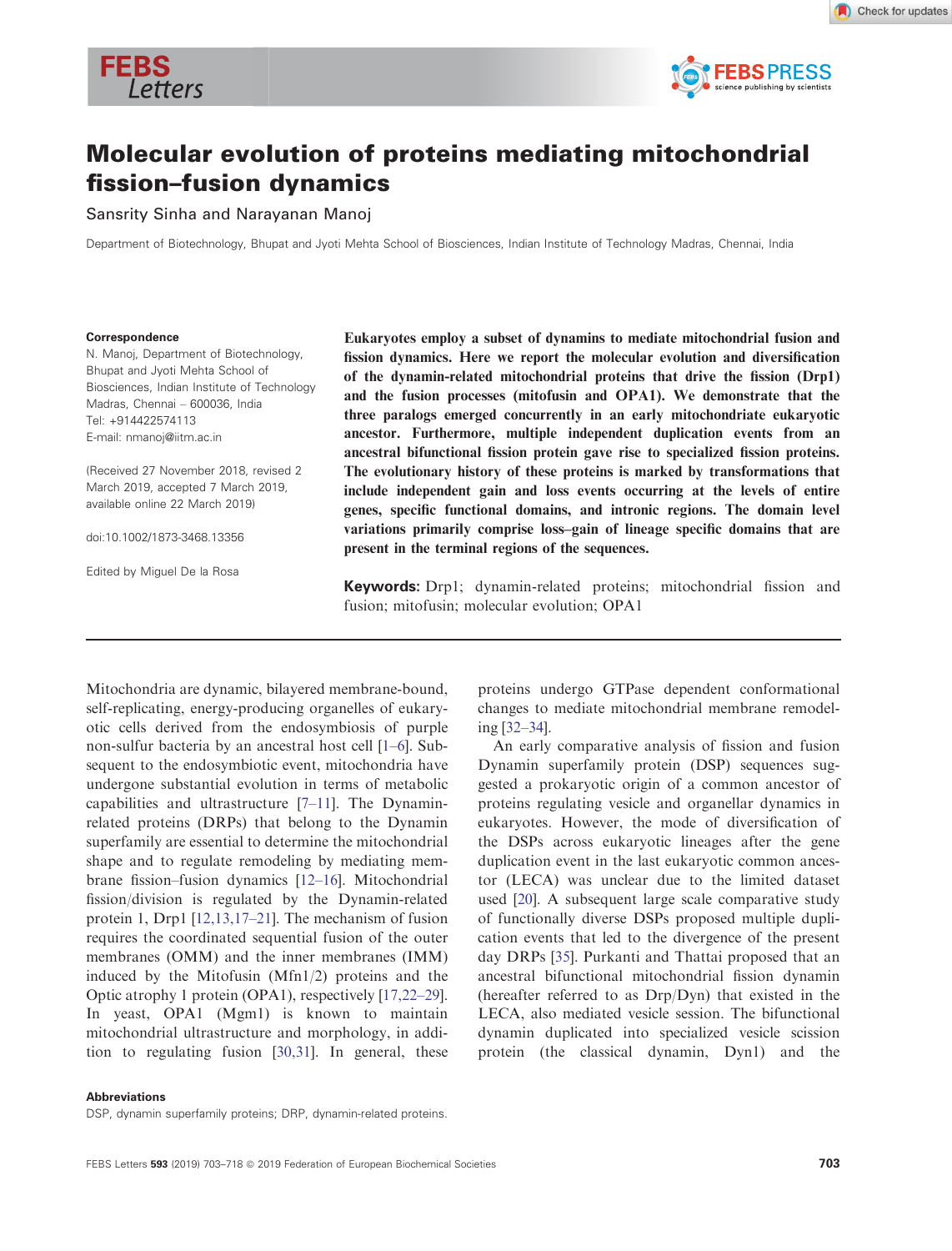mitochondrial fission protein independently in the metazoa, green algae, and the alveolates. Primarily, patterns of conservation and divergence of fission DSPs at the level of protein sequences represented as short conserved segments were used to deduce their evolutionary relationships across eukaryotes. However, the study excluded the highly divergent mitochondrial fusion DSPs and bacterial-dynamin-like proteins (BDLPs).

Here we present a comprehensive evolutionary analysis of the DRPs involved in mitochondrial morphodynamics by including the fission and fusion proteins, the prokaryotic BDLPs, and the classical vesicle scission dynamins. In our method, we have incorporated data from conservation patterns of gene splice sites in addition to data from protein sequences. We show that the LECA likely encoded the bifunctional fission protein (Drp/Dyn) and both the fusion proteins (OPA1 and Mfn1). Our results uncover distinct sequence level diversification that may be correlated with the evolution of mitochondrial dynamics and ultrastructure in specific eukaryotic lineages.

# Materials and methods

#### Data retrieval, determination of domain architecture, and multiple sequence alignment

We identified putative full-length orthologs and paralogs of DSPs from all eukaryotic supergroups through several rounds of exhaustive searches using annotated DSP proteins as queries. These include members from Animalia, Fungi, Angiospermeae, and basal eukaryotes (apusozoan, Amoebozoa, Choanoflagellata, chromalveolates, excavates, and rhodophytes). The NCBI database was used as a source of sequences. Homologs were identified based on sequence similarity (NCBI BLAST tools, namely, BLASTp, PSI-BLAST, and tBLASTn), domain architecture, and subcellular localization (Text S1). The multiple sequence alignment (MSA) was generated using MAFFT v7.245. (G-INS-1 strategy). BIOEDIT7.25 software was used to edit the alignment to include only the GTPase region in the alignment. Sequences retrieved in this study and the corresponding subcellular localization are listed in Table S1. File S1 contains the full protein alignment of all the sequences in the dataset. Espript3 (http://espript.ibcp.fr) was used to display the multiple sequence alignment [36].

## Phylogenetic analyses and ancestral sequence reconstruction

Phylogenetic analysis was performed for the full-length protein alignment and the region encompassing the GTPase domain alone. The selection for the best model [LG model, based on AIC (Akaike information criterion)] and gamma parameter was done using MEGA6.0 [37,38]. Branch position was optimized with a nearest neighbor interchange (NNI) algorithm. The phylogenetic trees were generated based on the maximum likelihood (ML) method and Bayesian strategies using RAXML and MR.BAYES v.3.2.2 programs. In Bayesian analysis, optimal tree topology and posterior probability (PP) values for the nodes, with 100 000 000 Markov Chain Monte Carlo generations using stop value of 0.01 and the burn-in value were determined graphically by removing trees before the plateau. The trees were visualized using FigTree (http://tree.bio.ed.ac.uk/software/figtree/) and iTOL (http://itol.embl.de/) [39]. The methodology used is shown in Fig. S1. FastML server [40,41] was used to determine the ancestral sequence of LECA using default settings and LG model, using both marginal and joint reconstruction strategies. The ancestral sequences were thus analyzed to define the domain architecture of the sequence in the LECA.

#### Gene structure analysis

The exon–intron organization of all genes was determined using the GENE STRUCTURE DISPLAY SERVER (GSDS) software (http://gsds.cbi.pku.edu.cn/) [42] and splice sites, intronic phases, and amino acids corresponding to the sequence of each sequence were marked in the alignment file obtained in the multiple sequence alignment obtained earlier (File S1).

#### Functional divergence tests

Functional divergences (type I and type II) between clusters were tested using DIVERGE 2.0 software [43]. Pairwise coefficients ( $\theta_{ii} \pm \text{SE}$ ) and likelihood ratio statistics (LRT) using metazoan Mfn sequences (Mfn1/Mfn2 and Mfn from tetrapods and protostomes) and OPA1 sequences from fungi and metazoa, respectively, were computed.

# **Results**

### Identification and origin of mitochondrial fission and fusion DSPs

In keeping with the available evidence for the origin and evolution of the DSPs, a recent classification scheme refers to the DRPs (namely, Drp/Dyn, Drp1, Mfn, and OPA1) as 'ancient' dynamins, whereas the classical metazoan vesicle scission dynamins (Dyn1) are termed 'modern' dynamins' [44]. In our study, we follow the above scheme for the definition of the DSP orthologs and paralogs. The orthologs of metazoan vesicle scission dynamins, ancient bifunctional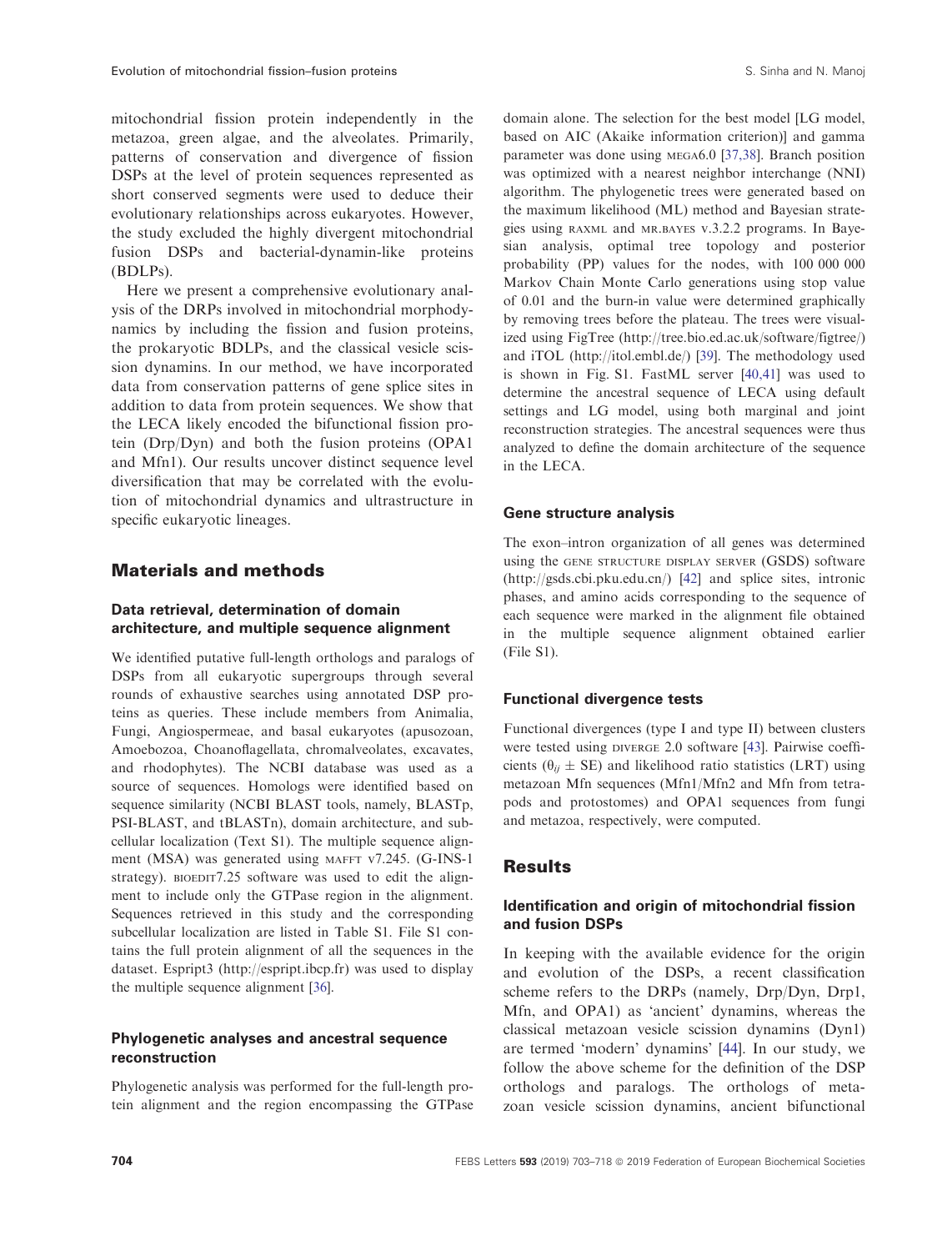dynamins and specialized mitochondrial fission dynamins are referred to as Dyn1, Drp/Dyn, and Drp1, respectively. The OMM and IMM fusion mitofusin orthologs are referred to as Mfn or Mfn1/2 and OPA1, respectively.

Orthologs of fission DRPs were identified in both unikont (apusozoans, oomycetes, amoebozoans) and bikont (rhodophytes, chromalveolates, excavates) lineages suggesting that the gene first emerged in the ancestor of these lineages and probably in the LECA. In the unikonts, specialized mitochondrial fission Drp1 orthologs were present only in opisthokonts, whereas unambiguous bifunctional Drp/Dyn orthologs were identified in the Amoebozoa [35,45–47]. The corresponding orthologs in choanoflagellates and apusozoans (represented as Drp1(?) in Table S1) are predicted to be specialized mitochondrial fission dynamins. The single uncharacterized Drp1 ortholog identified in oomycetes may indeed be a specialized Drp1, analogous to that in fungi. Among the bikonts, the specialized fission Drp1 was identified only in the Angiospermeae, whereas all other lineages possessed the bifunctional Drp/Dyn ortholog. The Drp ortholog in the unicellular rhodophyte red algae Cyanidioschyzon merolae has been shown to mediate both vesicle and mitochondrial division [48–50]. A similar bifunctional role can be predicted for the corresponding orthologs identified here from other rhodophytes. There is partial, although not conclusive experimental support for predicting a bifunctional role for the orthologs in excavates and chromalveolates. For instance, the sole Drp ortholog in excavate Trypanosoma brucei is reported to mediate both vesicle scission and mitochondrial fission, whereas in the mitosome possessing Giardia lamblia, the corresponding ortholog was found to colocalize with clathrincoated vesicles [48].

Unambiguous OPA1 orthologs were identified in the Obazoa and were absent in the Amoebozoa. In bikonts, only the multicellular rhodophyte red algae (C. crispus) contained an ortholog of OPA1 in addition to Drp1, whereas all other lineages, namely, Angiospermeae, unicellular rhodophytes, Chromalveolata, and Excavata lacked the OPA1 ortholog. Mitofusin orthologs were identified in the unikonts (opisthokonts) and the bikont (Plantae, including Angiospermeae and rhodophyte G. sulphuraria) lineages (Table S1). In the opisthokonts, several lineages contained a single ortholog for Mfn. Interestingly, two homologs (Mfn1 and Mfn2) were identified in the Sarcopterygii (coelacanth and tetrapods). This suggests that a gene duplication event of Mfn2 leading to the emergence of an in-paralog, Mfn1, occurred in an ancestor of the Sarcopterygii after its divergence from the actinopterygian lineage. In summary, it is evident that the three paralogs that are central to mitochondrial fission and fusion apparatus are present across unikont and bikont lineages and therefore allows for a hypothesis that the LECA most likely contained a set of both fission and fusion DSPs.

# Homology of mitochondrial fusion and fission **DSPs**

Domain addition, deletion, and rearrangements leading to functionally divergent paralogs of the ancestral sequence are commonly observed in the molecular evolution of multidomain proteins. Besides this, conservation of gene structures is also an excellent marker of the evolutionary relationships that characterize orthologous and paralogous genes, subsequent to duplication [51–54]. Hence, a combined analysis of the conservation patterns of protein domain architectures and gene structures were performed for all identified DSPs.

#### Conservation and divergence of domains

Comparative analyses of domain architectures of the prokaryotic BDLPs and eukaryotic DSP sequences suggests that a conserved five domain architecture, namely, a N-terminal heptad repeat coiled-coil domain (CC0/HRN), the GTPase domain (GTPase), the helical middle domain (MD), the transmembrane (TM) domain, and the helical C-terminal GTPase effector domain (GED) can be considered to constitute the minimal scaffold of an ancestral eukaryotic DSP protein (referred to as the signature DSP domain architecture). Furthermore, all DSPs contain a helical region (NH) connecting the CC0/HRN and the GTPase. The NH region is of varying lengths across the DSPs (Fig. 1). The MD and GED are known to fold back onto each other forming helical bundle regions (HB1/ 2), also known as BSE/neck and trunk/stalk, respectively. The neck and stalk regions mediate the open and closed conformations of the DSPs upon GTP binding. The two helical bundles are connected by flexible loops that constitute the hinge region. The MD and GED contain two helical segments each (MD1/2, GED1/2), connected by loops. The MD1 and GED2 helices are part of the HB1/BSE/neck structural motif, while the MD2 and GED1 are part of the HB2/trunk/ stalk assembly. In the structures of BDLP, Mfn1, Drp1, and Dyn1, the NH region folds back onto the BSE/neck and appears to be a conserved structural feature across DSPs. In the BDLP and Mfn, the NH constitutes two helices, whereas in the Drp1 and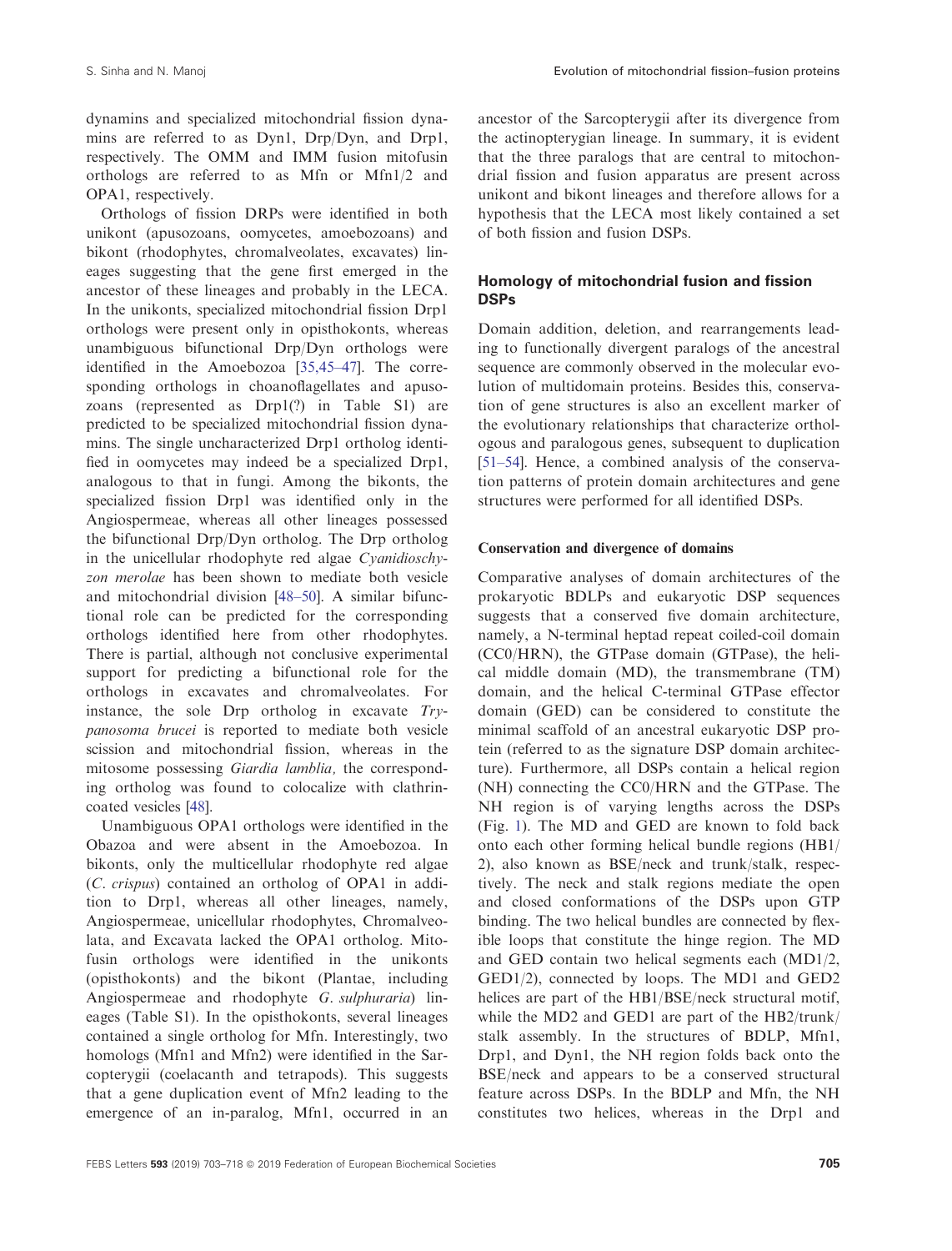Dyn1, the NH region is much shorter with a single helix. In general, the GTPase and the membrane attachment regions occur on either tip of the neck and stalk regions, respectively (Fig. S2).

The classical vesicle scission Dyn1 orthologs contain the signature DSP domain architecture lacking the CC0/HRN domain. Furthermore, a Pleckstrin homology domain (PH) substitutes for the TM domain and a Dyn1-specific C-terminal proline-rich domain (PRD) is added at the C-terminal end. The PH domain in Dyn1 serves as a site for membrane attachment (Figs 1 and S5), while the PRD binds effector proteins

containing SH3 domain, thereby mediating vesicle scission and endocytosis [55,56].

All fission orthologs (Drp/Dyn and Drp1) contain a variant of the signature DSP domain architecture lacking the CC0/HRN domain. Additionally, variable domain (VD) substitutes for the TM which provide a site for attachment of adaptor proteins to mediate mitochondrial fission [21,57]. All sequences were also examined for signal sequence motifs that correspond to organellar localization patterns. The results obtained here are consistent with previous literature supporting the cytosolic localization of the fission



Fig. 1. Domain architecture of Dynamin superfamily proteins. Representation of the domains shown in the schematic here roughly represent the full-length alignment of the amino acid sequences of DSPs and are limited to the defined domains. The left column corresponds to the DSP annotation. Drp1, Mfn, OPA1, Dyn1, and BDLP refer to Dynamin-related protein 1, Optic atrophy1, Mitofusin, vesicle fission dynamins, and bacterial-dynamin-like proteins. The annotations Mfn/FZL refer to Mfn orthologs identified from Plantae lineage and Drp/Dyn refers to the bifunctional (vesicle scission and mitochondrial fission) dynamins identified from specific lineages of unikonts and bikonts. The predicted domain architecture of the ancestral DSP in the LECA was inferred from domain architecture features of DSPs from extant eukaryotic lineages, prokaryotic BDLPs, and the results from ASR (Ancestral sequence reconstruction) analyses. The index for the markers used for representing domains is shown at the bottom of the figure. The highly divergent interdomain regions between CC0/HRN, GTPase, MD, TM/PH/VD/CBD, and GED represented by brown lines are not to scale and do not provide any information regarding the sequence conservation. The column on the right corresponds to the cellular function. The BDLP domain arrangement represents the canonical domain architecture of a prokaryotic DSP.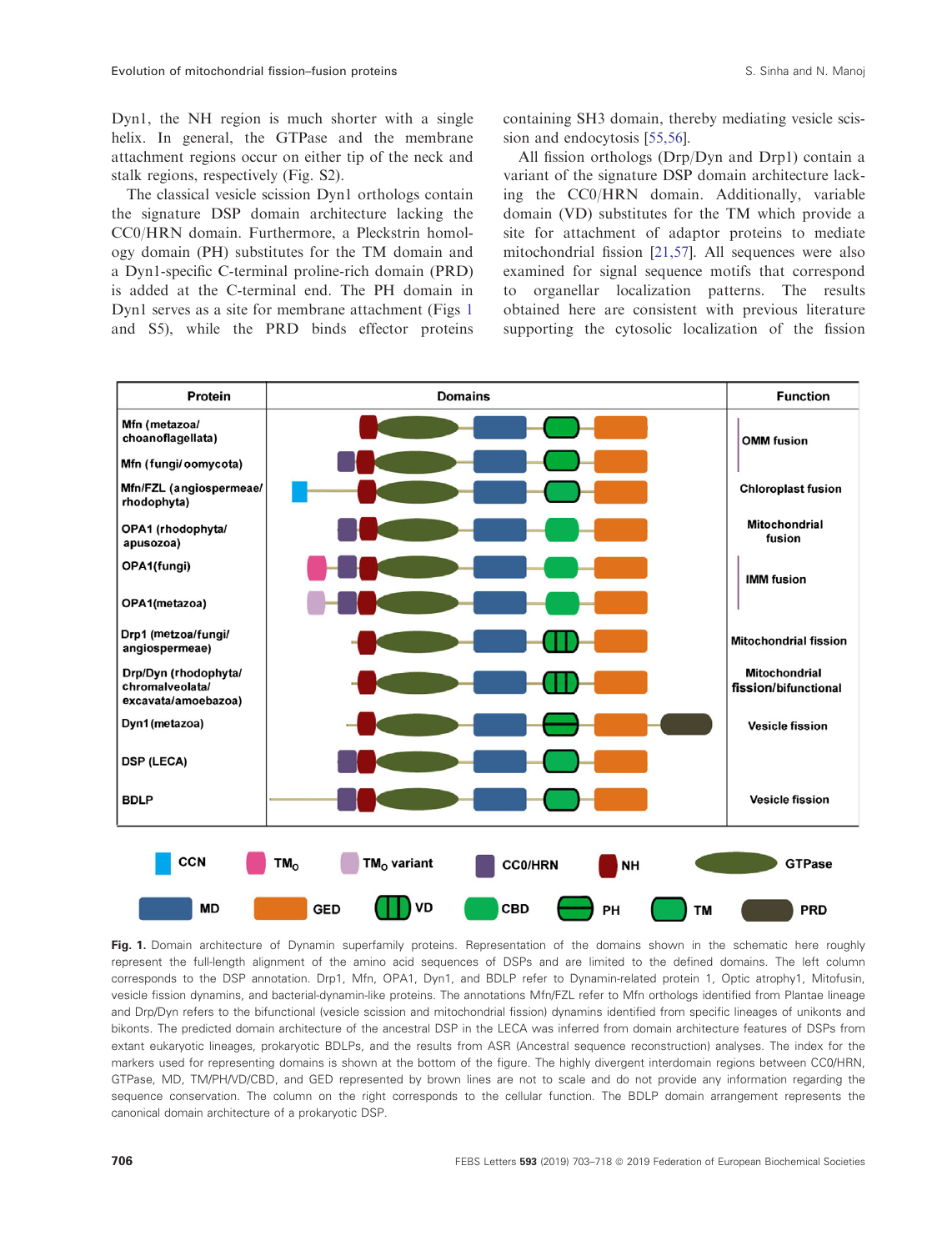DSPs and mitochondrial localization of fusion DSPs (Table S1).

Among the mitofusins, the fungal orthologs contain the signature DSP domains, whereas orthologs from other lineages displayed domain level variations. For example, mitofusins in the seed plants, choanoflagellates, and the Metazoa lack the conserved CC0/HRN domain suggesting a lineage-specific domain loss. All mitofusin orthologs possess the TM domain that is equivalent to the PH/VD domain of the Drp1/Dyn1. Interestingly, the TM is also shared between mitofusins and BDLPs. However, unlike in the BDLPs, the TM domain in opisthokont mitofusins harbors the mitochondrial targeting signal sequence (MTS) that is indispensable for mitofusin-mediated OMM fusion (Table S2) [58,59]. The MTS is absent in seed plant and rhodophyte orthologs. Nevertheless, the N-terminal chloroplast targeting signal sequence (CTS) identified in these is consistent with their reported functional role in the regulation of thylakoid networks in the plant chloroplast [20,60]. Hence, the mitofusin ortholog in seed plants and rhodophytes is referred to as Mfn/FZL. Moreover, Mfn/FZL contains a unique nonhomologous N-terminal extended region of about 140 residues that most likely form a coiled-coiled like domain (named here as CCN) with a 60 residue stretch comprising the two heptad repeats. This is suggestive of a lineage-specific gain of the domain in the most recent common ancestor of the Angiospermeae and Rhodophyta.

The OPA1 orthologs also contain the signature domain architecture with a Lys-rich homologous cardiolipin-binding domain (CBD) substituting the PH/VD/ TM domain of Dyn1/Drp1/Mfn paralogs (Fig. 1). The CBD in OPA1 has been shown to bind to cardiolipin and mediate inner mitochondrial membrane fusion [30,61–65] (Fig. 1). In the opisthokonts, the OPA1 ortholog contains an N-terminal insertion of a transmembrane domain  $(TM<sub>O</sub>)$  that is known to be responsible for anchoring OPA1 to the IMM. Upon GTP binding, the region spanning the MTS, and the  $TM<sub>O</sub>$ that acts as a stop-transfer sequence, is cleaved by IMM peptidases, resulting in the short isoform, s-OPA1. The processing and the balanced formation of the long and short isoforms together are essential for IMM fusion and maintenance of mitochondrial morphology, including the structure of IMM [61,66– 69]. Interestingly, in the yeast OPA1 ortholog (Mgm1), the hydrophobicity of  $TM<sub>O</sub>$  has been shown to determine the processing efficiency by the peptidase Pcp1. Furthermore, changing the hydrophobicity of this segment altered the ratio of the isoforms leading to mitochondrial fragmentation. In stark contrast, the rat OPA1 processing by the peptidase m-AAA was not modulated by increment of  $TM<sub>O</sub>$  hydrophobicity, suggesting that the mechanism of processing of l-OPA1 in mammals is distinct from that of yeast l-Mgm1 [66,70].

We, therefore, examined the hydrophobicity profiles of the  $TM<sub>O</sub>$  domains in the all metazoan and yeast orthologs to look for distinguishing features between the two groups, if any. It is noteworthy that the estimates of transmembrane (TM) probability for the  $TM<sub>O</sub>$  domain in metazoan OPA1 orthologs (PP =  $0.0825$ ) (referred to as TM<sub>O</sub> variant) is significantly less than that of fungal Mgm1 orthologs  $(PP = 0.1716)$  (*P*-value < 0.0205, unpaired *t*-test). Examination of type II functional divergence estimates reveals sites in the  $TM<sub>O</sub>$  domain where conserved charged amino acids in the metazoan sequences are substituted by hydrophobic amino acids in fungi (K116Y and K117A in human OPA1). These substitutions contribute significantly to the distinct hydrophobicity profiles of the  $TM<sub>O</sub>$  between the two groups (File S4, Table S3 and Fig. S5d). We propose that these residues may play a critical role in the distinct processing mechanisms of the long isoform in these lineages. Interestingly, the rhodophyte and apusozoan orthologs lack the  $TM<sub>O</sub>$ , indicating a likely distinct mechanism of processing and IMM fusion in these lineages.

#### Conservation of exon–intron structures and intradomain splice site positions

Next, the gene structures of all sequences were examined for conservation of exon–intron structures, splice site positions, and phases within the contiguous sequence regions that encode the domains described above. The interdomain regions were excluded from the analysis because of the alignment uncertainties of these regions. The genes encoding fission DSPs, including the bifunctional Drp/Dyn and the specialized Drp1 or Dyn1 displayed lineage dependent conservation patterns of gene structures. The Dyn1 gene contains a highly conserved pattern of intron numbers and positions across the Metazoa (Fig. 2). It is notable that in the bikont lineage, in general, most bifunctional orthologs are encoded by single exon genes (SEG), whereas orthologs that encode specialized dynamins contain introns. In the unikont lineages, the specialized mitochondrial fission Drp1 orthologs in Fungi are encoded by SEGs. The predicted Drp1 orthologs in the apusozoan Thecamonas trahens and oomycete Aphanomyces invadans (represented as Drp1(?) in Fig. 5) are encoded by intron containing genes although another oomycete, Phytophthora parasitica, contains a Drp1 encoded by a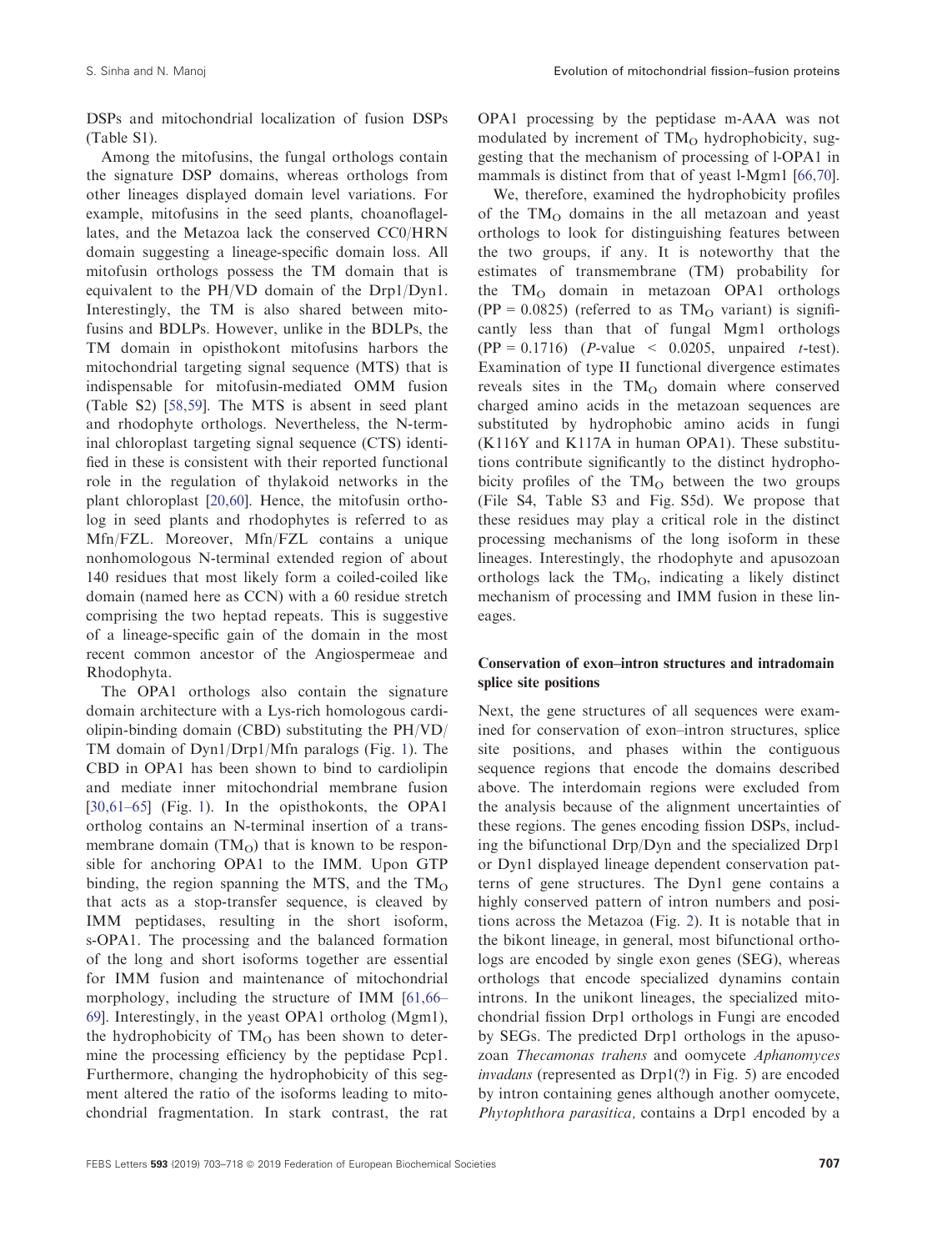SEG. Remarkably, the Drp1 in seed plants share significant conservation of splice site positions and exon numbers in the GTPase, the MD, and the GED, with their corresponding orthologs in the deuterostomes. The shared splice site positions strongly suggest that the Drp/Dyn in the common ancestor of the Unikonta and Bikonta and presumably, the LECA, encoded an intron containing Drp/Dyn gene. Consequently, the SEGs, for instance, in the fungi in unikonts or excavates in the bikonts, appear to arise from independent intron loss events in these lineages.

OPA1 in the bikont Rhodophyta is encoded by a SEG. Among the unikonts, the fungal orthologs are encoded by SEGs, whereas the apusozoan, choanoflagellate, and metazoan orthologs are encoded by intron containing genes. Furthermore, the intradomain exons observed in the choanoflagellates and metazoan orthologs share conserved features of exon numbers, intronic phases, and splice site positions (Fig. 2). The OPA1-specific  $TM<sub>O</sub>$  variant domain identified in the opisthokonts (Metazoa, Choanoflagellata, and Fungi) is encoded by a single exon suggesting that the  $TM<sub>O</sub>$ domain evolved in the OPA1 by an exon insertion event in an ancestor of the opisthokonts and a subsequent intron loss occurred in the lineage leading to the fungi.

The fungal mitofusins are encoded by SEGs, similar to that observed for the OPA1 and Drp1 paralogs. The uncharacterized mitofusin ortholog identified from unicellular rhodophyte G. sulphuraria is encoded by a gene containing one intron. The CTS is invariably present in all seed plants (encoded by a single exon) orthologs. The absence of the MTS and presence of the CTS in seed plant Mfn/FZL orthologs proteins enable their targeting to the chloroplasts [60]. Our search for other homologs of the mitofusin across rhodophytes (three complete genomes) and seed plant genomes (12 complete genomes) failed to pick up any hits. Hence, the identity of the mitofusin protein in these lineages remains unknown. A single exon encodes the N-terminal CTS, CCN, and the G1-box of the GTPase domain in rhodophyte Mfn/FZL. A single exon codes for seed plant N-terminal CTS, whereas the CCN domain is encoded by two additional exons suggesting that the MTS/CTS and CCN regions evolved by an exon insertion event in a common ancestor of these two lineages, followed by independent intron losses in the rhodophytes. The intron–exon structure of genes encoding mitofusins was significantly conserved across choanoflagellates, metazoans, and seed plants in terms of exon numbers and splice site residues and positions (Fig. 2). Thus, the well-conserved Mfn gene structure across orthologs in the Unikonts and the Bikonts

indicate that the intronic gene structure of Mfn represents the ancestral state in the unikonts and the bikonts, with intron losses occurring in the fungal lineage.

Unlike in the Dyn1 and Drp1 genes, OPA1 and Mfn encoding genes displayed significant conservation of paralog-specific phases across the Metazoa, Choanoflagellata, and the seed plants suggesting additional selection pressures on intron properties (Fig. S7). The DSP domains, in general, are encoded by nonoverlapping sets of exons. The only exceptions include a fused exon encoding the MTS, CCN, and the G1-box of the GTPase domain in rhodophyte Mfn/FZL ortholog, a fused exon encoding the G5 box of the GTPase and the adjacent MD in seed plant mitofusins, and a fused exon encoding the C-terminal region of GED and N-terminal region of PRD in the metazoan Dyn1 orthologs (Fig. 2).

Next, we compared the patterns of conservation and divergence within the intradomain splice site positions across the vesicular Dyn1 and the fusion and fission DSPs. At least three shared splice positions were clearly identified in the GTPase domain (G1 and G2 box) and GED (Fig. 3). The first conserved splice site position (Site I) at G1 box (corresponding to residue Gln34 of HsapDrp1) is shared across Mfn and OPA1 orthologs. However, the corresponding site is not conserved with the corresponding intron position in Dyn1 (+12 downstream) which shared the splice site with non-mitochondrial dynamins namely Atlastins (ATLs) and Guanylate-binding proteins (GBPs) (File.S6). A similarly shared splice site is also present at the exon encoding the G2 box (Site II) and in the GED (Fig. 3). The positions of other splice sites shared across all DSPs including the Dyn1 are shown in Fig. S6. Together, the patterns of shared intradomain splice site positions across the paralogous Mfn, Drp1, and OPA1 sequences strongly suggest that the three paralogs inherited these sites from an intron containing common ancestor, before the duplication event.

#### Phylogeny of fission and fusion DSPs

Next, evolutionary relationships of the four paralogous groups were studied using phylogenetic tree inference using two independent alignments of the protein sequences. The first included the full-length sequences (Fig. 4 and File S5), while the second included the region encompassing only the GTPase domain (Fig. S3A). The BDLPs were used as an outgroup. Interestingly, both trees had similar topologies suggesting that the sequence divergence within the GTPase domain alone is consistent with the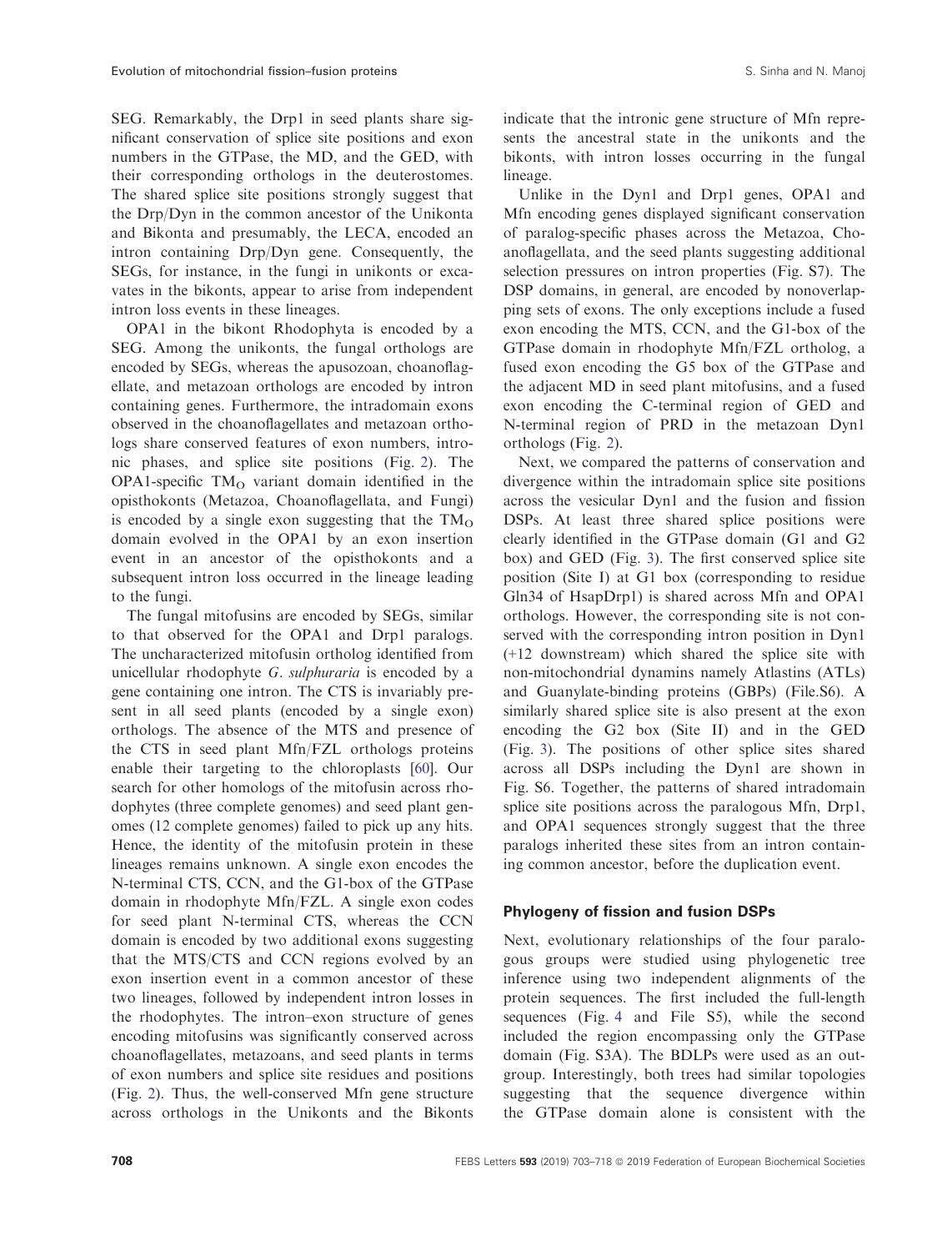

Fig. 2. Gene structures of representative orthologs and paralogs. The left column corresponds to the DSP annotation. Drp1, Mfn, OPA1, Dyn1, and BDLP refer to Dynamin-related protein 1, Optic atrophy1, Mitofusin, vesicle fission dynamins, and bacterial-dynamin-like proteins. The annotations Mfn/FZL refer to Mfn orthologs identified from Plantae lineage and Drp/Dyn refers to the bifunctional (vesicle scission and mitochondrial fission) dynamins identified from specific lineages of unikonts and bikonts. Manually generated schematic representation of gene structures are shown here. Exons corresponding to each domain are represented with different colors as defined in the index shown below the figure. The positioning of domains roughly represents the full-length alignment of the regions coding for the domains. The frequencies of occurrence of colored boxes for a specific domain correspond to the number of exons present in the gene encoding the domain. The domains corresponding to the membrane attachment region, namely the CBD/PH/TM/VD is represented by dark green colored boxes. The BDLP domain schematic shown here represents core domain architecture conserved across most paralogous BDLPs. The black lines represent the intronic regions and the gray boxes correspond to exons in the interdomain regions. The presence of highly divergent interdomain regions limit the sequence-based alignment to well-defined domains. The intronic regions and exons corresponding to interdomain regions are not to scale and do not provide information regarding conservation patterns in these. The shared splice sites named as sites I, II, and III are marked with vertical black lines corresponding to their positions in well-defined domains.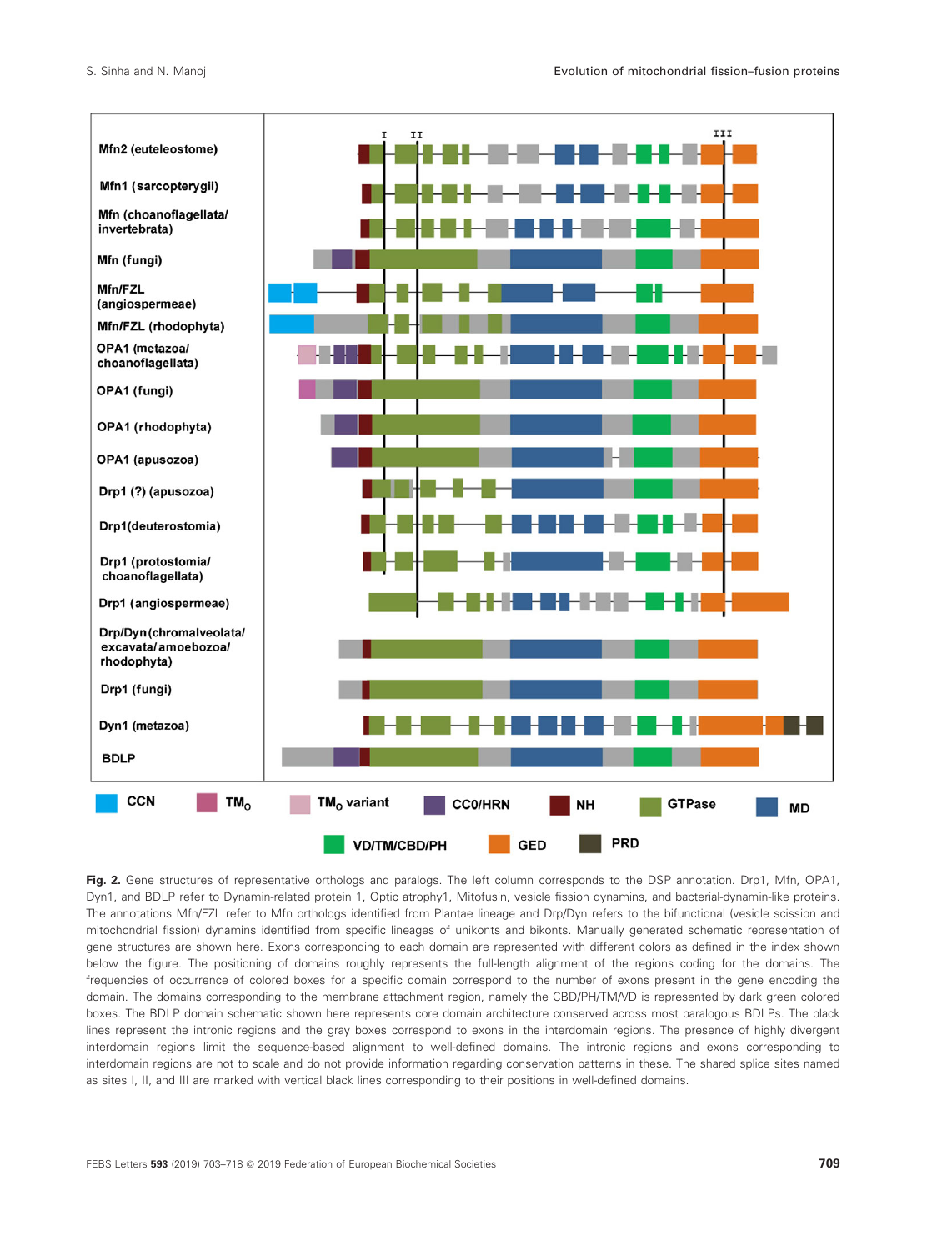|          | $\mathbf I$                       | II                          | III                       |
|----------|-----------------------------------|-----------------------------|---------------------------|
|          | GTPase (G1 Box)                   | GTPase (G2 Box)             | <b>GED</b>                |
| HsapMfn1 | 73-RHMKKVAFFGRTSSGKSSVINAMLWDKVL  | 131-DEKKSVKT-VNQLAHALHM-DK  | 706-EKIQNNSKLLRNKAVQLENE  |
| HsapMfn2 | 94-RNMKKVAFFGRTSNGKSNVINAMLWDKVL  | 151-EEKRSAKT-VNQLAHALHQ-DK  | 725-DSLQSKAKLLRNKAGWLDSE  |
| X1Mfn1   | 75-RNMKKVAFFGRTSSGKSSVINAMLWDKVL  | 132-EEKKSVKT-VNQLAHALHM-DK  | 738-EQIQSNSKALRNRASRIEGE  |
| X1Mfn2   | 95-RHMKKVAFFGRTSNGKSNVINAMLWDKVL  | 152-EEKRSVKT-VNQLAHALHQ-DD  | 705-EQIQSNSKVLRNRASRIEGE  |
| SkMfn    | 74-RDHMKVAFFGRTSSGKSTVINAMLKDKVL  | 136-NERRNVRS-VSQLAHALSN-EK  | 610-ERIQNDAKLLRNKAGWLENE  |
| GmFzo    | 357-DEPFLVIIVGEFNSGKSTVINALLGERYL | 408-000CERHP------------DG  | 888-EIQEELSNVEKKLRTLQIDI  |
| AthFzo   | 347-DEPFMVIIVGEFNSGKSTVINALLGKRYL | 399-QQRCQTHP------------DG  | 913-GIQKELSDIRSKLQLLQVDI  |
| HsapOpa1 | 286-DHLPRVVVVGDQSSGKSSVLEALVGRDFL | 348-FDLTKEED-LAALRHEIEL-RM  | 930-GKRVQLAEDLKKVREIQEKL  |
| DrOpa1   | 364-DHLPRVVVVGDQSSGKSSVLEALVGRDFL | 427-FDLGKEED-LAALRHEIEL-RM  | 1008-GRRVQLAEDLKKVREIQEKL |
| CgOpa1   | 305-DNLPRVVVVGDQSSGKTSVLEMIVQARIF | 368-FDLTKESD-LAALRKEVEL-RM  | 954-GPRVQLAEELKKVRQIQEKL  |
| HsapDrp1 | 23-IQLPQIVVVGTQSSGKSSVLEALVGRDFL  | 96-TKNKLYTD-FDEIRQEIEN-ET-  | 706-AQRRKEAADMLKALQGASQII |
| DrDrp1   | 23-IQLPQIVVVGTQSSGKSSVLEALVGRDFL  | 95-TKNKLYTD-FDEIRQEIEN-ET-  | 685-AQRRNEAADMLKALQKASQVI |
| SmDrp1   | 23-IQLPQIVVLGTQSSGKSSVLENLVGRDFL  | 95-NK-KIYRD-FDEVRNEIKS-ET-  | 689-AQRRREASEMLKALQKASMII |
| PtD1p1   | 40-IELPQVAVVGSQSSGKSSVLEALVGRDFL  | 105-LPGKRFYD-FSEIRSEIQA-ET- | 727-AMKRKQTREQLRVLQQAFRTL |
| PvD1p1   | 45-IDLPQVAVVGSQSSGKSSVLEALVGRDFL  | 108-LPGRKFHD-FSDIRREIQA-ET  | 720-ALKRKRCRELLRAYQQAFKDL |
| SbD1p1   | 52-IDLPQVAVVGSQSSGKSSVLEALVGRDFL  | 116-LSGRRFYD-FREIRREIQA-ET  | 725-TIKRKQIRENLKVLQQAYKTL |
| HsapDyn  | 29-DLPQIAVVVGGQSAGKSSVLENFVGRDFL  | 86-CKSKKFTD-FDEVRQEIEA-ET   | 711-AQRRDDMLRMYHALKEALNII |
| DrDyn    | 29-DLPQIAVVVGGQSAGKSSVLENFVGRDFL  | 86-CKGRKFVD-FDEVRQEIEA-ET   | 712-AQRRDEMLRMYHAIKEALSII |
| IsDyn    | 24-DLPQIAVVVGGQSAGKSSVLENFVGRDFL  | 81-CRGKKFMD-FDQIRKEIED-ET   | 715-AQKRDEMLRMYHACKEALRII |

Fig. 3. Conserved splice site positions at intradomain exons across mitochondrial fusion and fission DSPs. The figure shows alignment of residues corresponding to the shared intradomain splice site positions in the GTPase domain (G1 and G2 boxes) and GED, within and across DSPs. A 20 residue sliding window (highlighted in gray) was used to assess splice site conservation across the DSPs. The reference residue is highlighted in red font. All splice sites are underlined and marked in bold within each domain. Splice site occurring up to  $\pm 10$ positions from the reference residue splice site were considered conserved. The prefixes of the sequence names in the left column, Hsap, XI, Sk, Dg, Is, Cg, Sm, Gm, Ath, Pt, Pv, Sb correspond to the organisms, namely, Homo sapiens, Xenopus leavis, Drosophila melanogaster, Ixodes scapularis, Crassostrea gigas, Schistosoma mansoni, Saccoglossus kowalevskii, Glycine max, Arabidopsis thaliana, Populus trichocarpa, Phaseolus vulgaris, and Sorghum bicolor, respectively. The numbers preceding the sequence in each column correspond to the position of the initial amino acid of the region of the sequence presented. The shared splice site across sequences in the GTPase domain, and GED are marked with Roman numerals I, II and III.

paralogous relationships between the DSPs and, that the evolution of GTPase domain occurred in parallel with the evolution and diversification of the other regions of the sequences. The tree topology generated from sequence features alone was also congruent with that generated using a structurally informed sequence alignment (Fig. S3B). Overall, the observed pattern of clustering in the phylogenetic tree is consistent with the conservation patterns inferred from gene presence/absence, domain architecture, and intradomain gene structure analyses.

It is evident that the most recent gene duplication event among the three paralogous gene families examined here occurred in an ancestor of the Sarcopterygii leading to the emergence of the in-paralogs, Mfn1 and

Mfn2. This is consistent with the well-supported clusters corresponding to euteleostome Mfn2 and sarcopterygian Mfn1 in the phylogenetic tree. Functionally divergent sites  $[61 \text{ sites} (PP > 0.6)$  displayed type I divergence  $(\theta$ -I = 0.474400  $\pm$  0.069687, *P*-value >0.05); 26 sites (PP>1) displayed type II divergence  $(\theta II = 0.059572 \pm 0.037470$ , *P*-value >0.05)] were identified in all domains across the in-paralog sequences from tetrapods. GTPase domain-mediated dimerization is a shared feature across various GTPases including DSPs, Septins, TRAFECs, Ras-like, and GTPase of immunity-associated proteins (GIMAPs). However, the involvement of G1, G2 boxes, and intervening regions between the G-boxes in the dimerization interface (Ginterface) is a specific feature of DSPs alone. Also,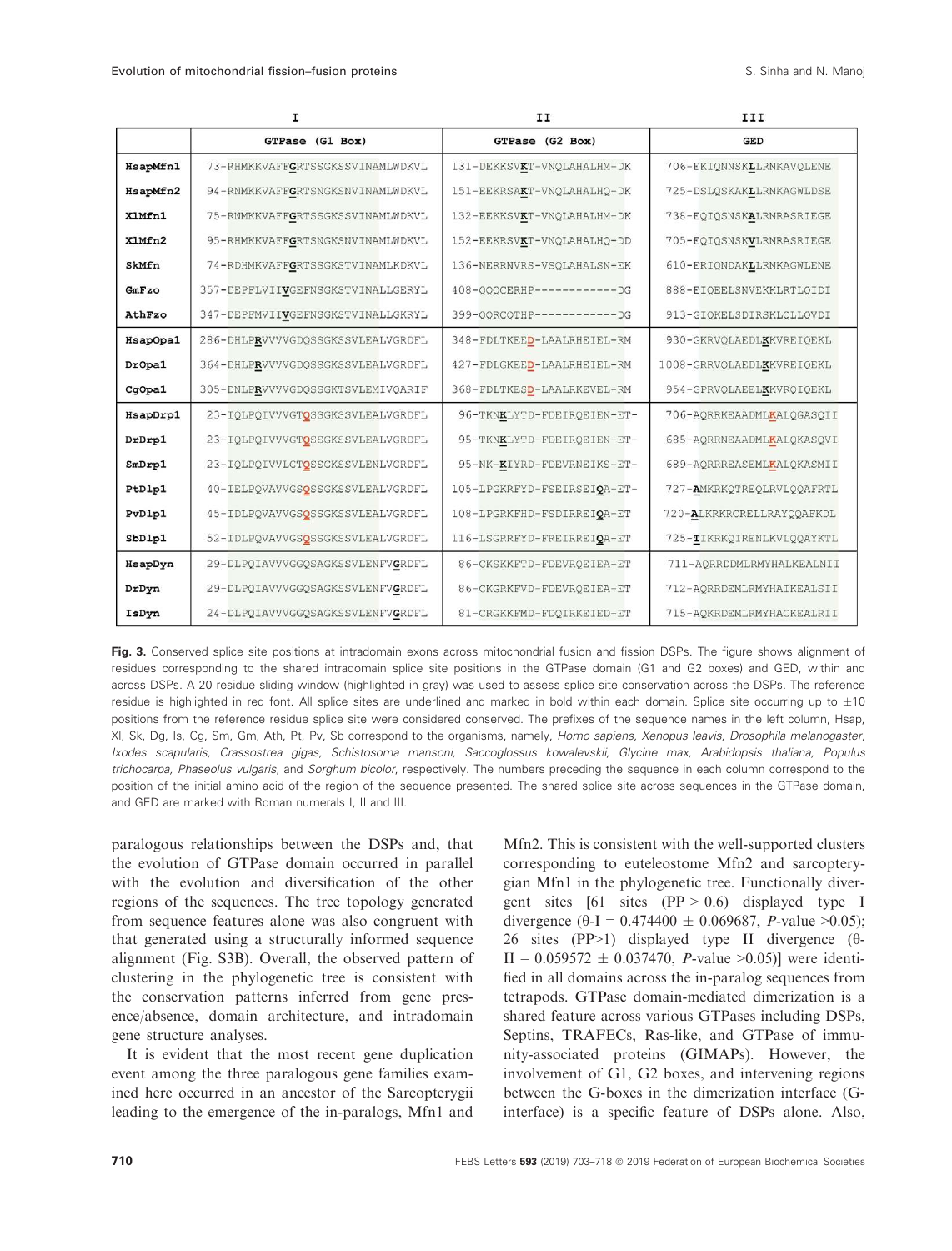

Fig. 4. Phylogenetic relationships of mitochondrial fusion and fission DSPs. The reconciled Bayesian and ML unrooted tree generated from 371 full-length protein sequence alignment of Mfn, Drp1, OPA1, Dyn1, and BDLP sequences. Accession numbers are given in Table S1. The Mfn/FZL from G. sulphuraria, OPA1, and Drp/Dyn sequences from apusozoa and oomycete were excluded from the phylogenetic analyses. The branches corresponding to posterior probability <0.8 and bootstrap support <80 are collapsed. The black circles represent the posterior probability and bootstrap values of 1 and 100, respectively, representing common nodes inferred in both Bayesian and ML trees. The image was created using the iTOL web server. The clusters corresponding to each DSP is marked with shaded regions of colors specific for each lineage. The metazoan and fungal DSPs are marked with purple and peach colors, while the seed plant and rhodophyte DSPs are shaded with dark green and red. The choanoflagellate, protostomes, and invertebrate Mfn cluster is marked in light blue, whereas the cluster corresponding to bifunctional Drp/Dyn in basal eukaryotes, namely, the amoebozoans, alveolates, and excavates are marked with pink. The prokaryotic BDLPs represent the outgroup and the cluster corresponding to those is shaded in brown. The distinct clusters of Euteleostome Mfn2 and Sarcopterygii Mfn1 are marked with orange and purple, respectively. The domain architecture corresponding to each lineage is mentioned below the name of the cluster. The index for alphabetical codes used for defining domains in this figure is shown at the bottom right corner of the figure. The scale bar represents 1 substitution per site.

GTPase domain triggered adhesion and cohesion patterns of associated HB1/2 to mediate membrane remodeling are a feature specific to DSPs [71]. Interestingly, our study has identified shared features regarding the G-interface between GIMAPs and Mfn1. Both GTPases share a polar contact between the two molecules on the G-interface (Fig. S4). Interestingly, specific differences in the residues constituting the G-interface or in close proximity to it were identified in Mfn1/2

proteins suggesting possible differences in dimerization rates between the two in-paralogs (Fig. S4, File S4, Table S4, Text S1). Together, these results suggest that these proteins have indeed undergone neofunctionalization.

The tree displays distinct robustly supported clades that correspond to Mfn1/2, OPA1, Drp1, Dyn1, and BDLPs. Among these, the BDLP, Drp1, and the Dyn1 clusters are monophyletic. Additionally, distinct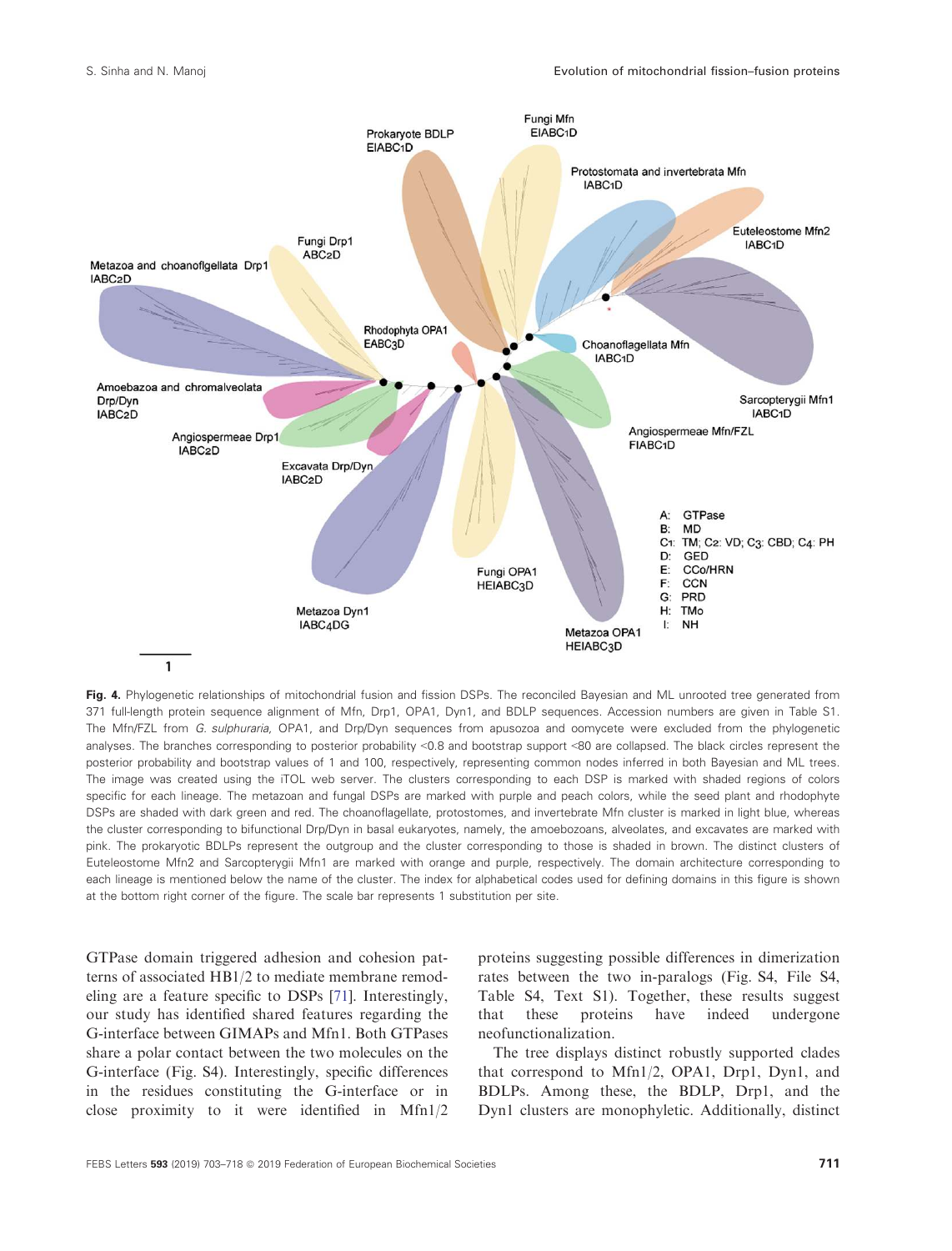clusters corresponding to the bifunctional fission DSPs in Amoebozoa, chromalveolates, and excavates were monophyletic. The clustering of sequences identified from basal eukaryotes (including Mfn/FZL ortholog from G. sulphuraria, OPA1 ortholog from C. crispus, and Drp/Dyn orthologs from amoebozoans, oomycetes, rhodophytes, chromalveolates, and excavates) is consistent with their sequence-feature-based identification and hence confirms the assigned annotations (Fig. S3, File S3 and File S5).

BDLPs and mitofusins share at least four out of five domains of the signature architecture suggesting close structural and functional similarities [72]. In particular, the TM is shared only between the mitofusins and BDLPs. Furthermore, the Mfn and the BDLP clades cluster into a well-supported monophyletic clade (bootstrap value>90) in the phylogeny. To examine if this relationship is also reflected at the level of the three dimensional structures, crystal structures of BDLP with Mfn1, Drp1, and Dyn1 were compared. A broad comparative analysis of the structure–function relationships between these proteins and in particular of the GTPase domain has been reported previously [32–34]. In our study, the analysis is limited to the MD-GED helical segments of the neck/HB1 since this structural motif is present in the structures of all four paralogs (for instance, the Mfn1 structure is that of a truncation variant lacking the HB2 motif). The overall helical arrangement is significantly conserved (rootmean-square deviation, RMSDs of 0.64–3.1A). Furthermore, the hydrophobic core is also well conserved as expected (Fig. S8). However, divergence between these helical regions is present at the level of amino acid residues constituting DSP specific sequence signatures (Fig. S5). Interestingly, BDLP and Mfn1 shared multiple conserved features unique to the two paralogs. These include overall length of the helices, an extended conserved hydrophobic core and the presence of salt bridge interactions that stabilize the helical interface (Fig. S8). The overall HB1 motif has remained largely structurally conserved across DSPs in spite of significant sequence divergence in these regions. We propose that the DSP specific sequence features may affect the nature of packing at the interfaces and modulate the assembly, cohesion and flexibility of these helical regions in their functional contexts.

### **Discussion**

Here we report the molecular evolution of eukaryotic mitochondrial fusion and fission DSPs that relies on combining information from gene presence/absence,

domain conservation patterns, protein sequence phylogeny, and intradomain gene structure features. Given the long time scales in the evolution of these proteins the interdomain regions are highly divergent. Therefore, the power of protein sequence based phylogenetic analysis to infer consistent relationships between the homologs is limited to analyses of regions that encode functional domains. The absence of domain shuffling events in the diverse dataset of DSPs examined here indicates that the signature domain architecture of the DSPs evolved under strong negative selection pressure. We show that diversification after duplication in these paralogs have occurred in following ways: (a) addition and deletion of new domains at the terminal regions (for instance, addition of PRD,  $TM<sub>O</sub>$ , and CCN in the metazoan Dyn1, Opisthokonta OPA1, and Plantae Mfn/FZL, respectively) (b) sequence level changes translating to functional divergence within the membrane attachment region (TM/VD/PH/CBD variants in Mfn/Drp1/Dyn1/OPA1), and (c) divergent splice site positions and phases within and across paralogs. Furthermore, all three paralogs in the LECA are encoded by intron containing genes and parallel intron loss events appear to have occurred later in specific eukaryotic lineages (Fungi, Rhodophyta, Chromalveolata, and Excavata). Intron loss in specific lineages is in line with the 'intron-early' hypothesis and is consistent with similar low intron density, particularly in housekeeping and cell survival proteins in fungi and parasitic eukaryotic lineages [73–77].

Since mitochondria cannot be formed de novo the presence of either the specialized Drp1 or the bifunctional Drp/Dyn is indispensable in eukaryotes to allow the symmetric distribution of mitochondria to daughter cells during cell division. We show that the bifunctional Drp/Dyn diversified independently into specialized vesicle scission and mitochondrial/chloroplast fission dynamins in Metazoa and seed plants, whereas it retained its bifunctional role in other lineages that include the Amoebozoa in the unikonts and, in chromalveolates, excavates and rhodophytes in the bikonts. These inferences are congruent with that reported by Purkanti and Thattai [35]. It is noteworthy that the Glaucophytes lack the DRPs responsible for fission and probably recruit the FtsZp and FtsZm proteins for division of their mitochondria and specialized chloroplast (cyanoplast) (Fig. 5) [35,78]. However, the identity of the paralog mediating mitochondrial fusion in this lineage cannot be established using the available data. The presence of both fusion paralogs (OPA1 and Mfn1), in specific lineages across unikonts and bikonts, albeit, with independent gene losses in amoebozoans, excavates and chromalveolates suggest that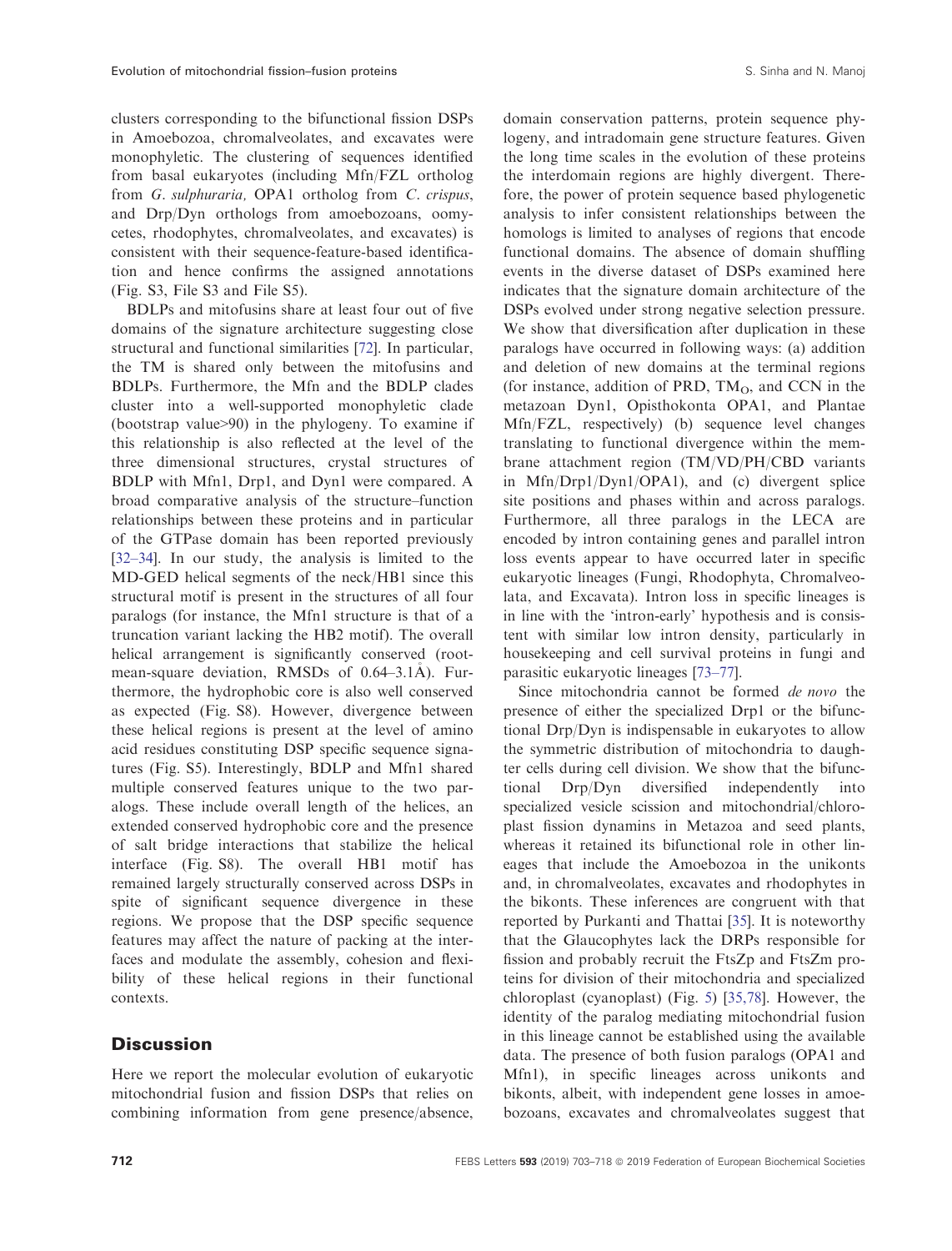these paralogs emerged concomitantly as a result of a gene duplication in the LECA. The loss of the fusion apparatus in excavates and chromalveolates is consistent with the fact that these lineages contain only a single mitochondria per cell, precluding the need for proteins that mediate mitochondrial fusion [9]. The absence of the fusion apparatus in the Amoebozoa cannot be explained using the data presented here and necessitates further studies.

The bikonts examined here contain both chloroplasts and mitochondria. The identity of the mitochondria-specific mitofusin protein in seed plants remains unknown since the Mfn/FZL ortholog has been shown to target to the chloroplast and not to the mitochondria [60]. We hypothesize that the insertion event of the Plantae-specific CTS and CCN domains in the Mfn/FZL enabled its neofunctionalization by determining the localization and evolution of its functional role in regulating the morphology of the plant chloroplast thylakoid networks.

The rhodophytes are one of the earliest eukaryotic algae, representing a unique class with unicellular and multicellular members. The rhodophytes present an interesting pattern of loss–gain events of the two fusion paralogs. The sole fusion paralog Mfn/FZL identified in the unicellular rhodophyte G. sulphuraria most likely plays a functional role in the formation of thylakoid networks, similar to that observed in seed



Fig. 5. Proposed evolutionary history of the mitochondrial fission and fusion dynamin-like proteins. The LECA with primordial mitochondria possessed a full complement of fission and fusion DSPs that were retained or lost subsequently in a lineage-specific manner. The endosymbiotic events leading to mitochondrial and chloroplast acquisition by eukaryotes is marked. The identity of the DSP and its domain architecture for each lineage is shown in the right column. Gene losses are indicated by – symbol along with the gene name. The domain addition events specific to each node is shown by + symbol. The X symbol represents loss of all canonical DRP paralogs in Glaucophytes. FtsZm and FtsZp represent the functionally equivalent proteins in Glaucophytes. The branch shown as a single line correspond to lineages containing intron coding genes, while the double dotted line represents lineages with single exon genes (SEG). Mfn/FZL orthologs localize to the chloroplast. The bifunctional fission DSP (mediating mitochondrial and vesicle scission) is represented by Drp/Dyn, while the specialized mitochondrial and vesicular DSPs are represented as Drp1 and Dyn1, respectively. Uncharacterized/putative fission DSP is shown as Drp1(?).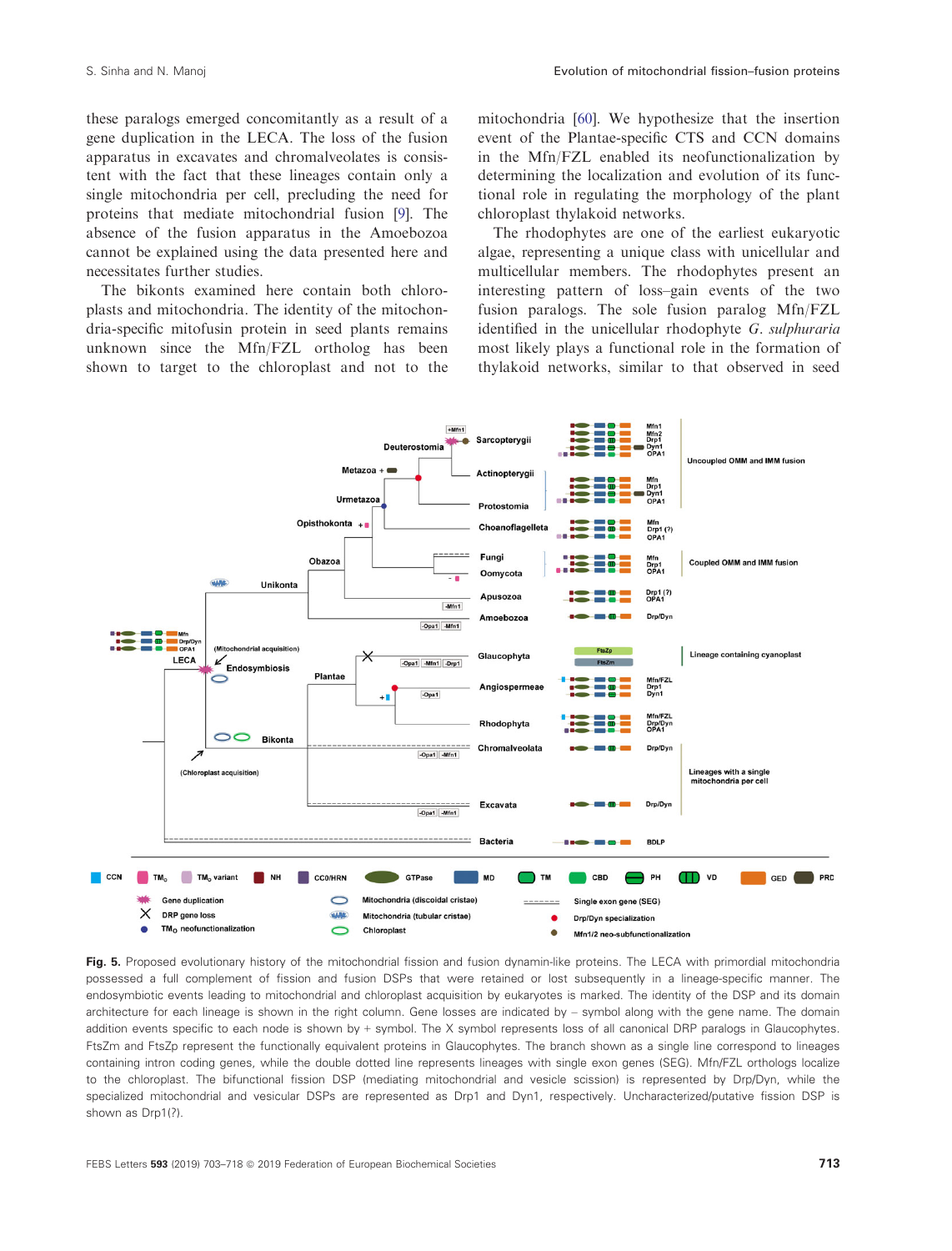plants. Since G. sulphuraria contains multiple mitochondria per cell and displays tubulated mitochondrial networks, the absence of a Mfn ortholog that can specifically mediate mitochondrial fusion is intriguing [79]. Interestingly, the organellar localization signal presequence (36 residues) at the N-terminal of the Mfn/FZL ortholog here was predicted as CTS by ChloroP (ChloroP score =  $0.559$ , cTP = Y), whereas it was identified as MTS by TargetP (TargetP mTP score =  $0.696$ , cTP score =  $0.129$ ). The 'ambiguous' peptide appears to be a dual-targeting signal that can direct the protein to both mitochondria and chloroplast. Presence of dual targeted proteins is well recognized in plants, including in early diverging lineages such as bryophytes (reviewed in [80]). It follows that the G. sulphuraria Mfn/FZL may indeed be targeted to both chloroplast and mitochondria to carry out appropriate fusion roles in either organelle. However, the location of this presequence is similar to that in OPA1 implying its targeting to the IMS and not to the OMM as required for mitofusin. One possibility is that this ortholog may be targeted specifically to the chloroplast, and that the identity of the true mitofusin in the rhodophyte is unknown, akin to that in seed plants. It is also known that prediction of dual localization is inaccurate due to the limited availability of verified datasets and therefore, the MTS prediction here may be a false positive. Alternatively, albeit in a less likely scenario, the rhodophyte Mfn/FZL ortholog may mediate OMM fusion using a completely different mechanism. Considering that the green plant CTS sequences are clearly predicted by both programs (TargetP mTP score =  $0.235$ , cTP score =  $0.871$ , ChloroP score = 0.577,  $cTP = Y$  for A. thaliana Mfn/FZL), we conclude that chloroplast specificity of Mfn/FZL emerged independently in seed plants.

The absence of Mfn/FZL in the multicellular rhodophyte C. crispus can be attributed to the presence of the rhodoplast that contains a single lamellae with unstacked thylakoid, unlike the stacked thylakoids present in seed plants and unicellular rhodophyte G. sulphuraria [81]. In contrast, OPA1 is present in the multicellular C. crispus, whereas it is absent in the unicellular G. sulphuraria and C. merolae. Thus, the gain– loss events of fusion OPA1/Mfn paralogs in the rhodophytes appear to be strongly correlated with the occurrence of single/multiple mitochondrion per cell and the presence of unstacked/stacked thylakoids, in the multicellular and unicellular rhodophyte, respectively [79,82,83].

This work carried out to explore the origin and evolution of the eukaryotic mitochondrial fission–fusion apparatus also indicates that the BDLP is remarkably

similar to the mitofusin. It is recognized that the signature DSP domain architecture among the BDLPs is modified by deletions, fusion, and insertion of prokaryote-specific domains resulting in varied noncanonical forms that appear to have evolved to carry out divergent functional roles in membrane remodeling. Moreover, multiple paralogs distributed at distinct genomic locations or present as a tandem-pair/fused pair is not uncommon in bacteria [72,84,85]. Nevertheless, the divergence of BDLPs appears to have occurred independent of the diversification of eukaryotic DSPs. Since the function and molecular evolution of BDLPs in general is poorly understood, an independent evolutionary analysis of BDLPs together with the eukaryotic homologs may provide insights into the origin of the dynamin superfamily.

In summary, the data suggest that gene duplication of an ancestral DSP leading to the paralogs that mediate mitochondrial fusion and fission emerged concomitantly in the LECA. Perhaps, this machinery to mediate and regulate mitochondrial shape and interorganellar interactions enabled adaptation to subsequent physiological transitions. The patterns of divergence in gene gain–loss events, domain level architecture, coding regions, and gene structures appear to be functionselective and parallels the evolution of mitochondrial shape, ultrastructure, and metabolism across eukaryotic lineages. An alternate less parsimonious scenario assumes that the fusion and fission proteins in the lineages considered here emerged out of multiple independent duplication events in different eukaryotic lineages. Under this scenario, the fission DSP (Drp1 or Drp/Dyn) appeared in the LECA. The fusion DSP Mfn appeared independently in the bikont Angiospermeae and in the Urmetazoa in the unikonts, while the fusion DSP OPA1 emerged independently in the Obazoa and multicellular rhodophytes. We expect that the results presented here will pave the way for further functional characterization of the mitochondrial fission–fusion apparatus in eukaryotes.

# Acknowledgements

We gratefully acknowledge an anonymous reviewer for the critical review and important comments and suggestions. The authors acknowledge financial support from IIT Madras. Infrastructure support from the Bioinformatics Infrastructure Facility funded by the Department of Biotechnology, Government of India, and the High Performance Computing Environment, IIT Madras, is acknowledged. We acknowledge Gopalakrishna Aradhyam for fruitful discussions and Infant Sagayaraj Ravhe for help in phylogenetic tree analyses.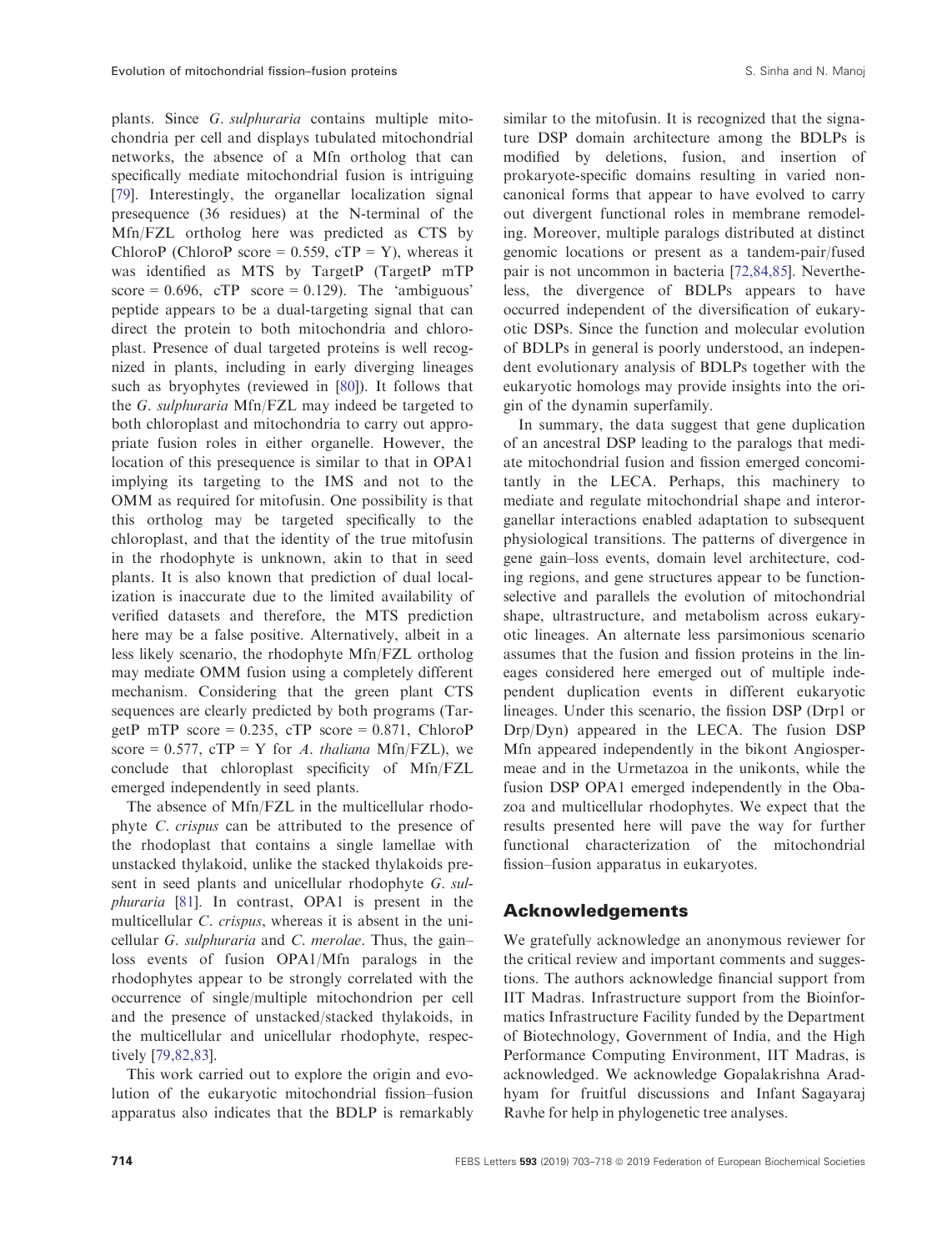# Data accessibility

Research data pertaining to this article is located at figshare.com: https://dx.doi.org/10.6084/m9.figshare. 7819535.

# Author contributions

SS performed the experiments and wrote the manuscript. SS and NM conceived the idea. NM designed and supervised the experiments, analyzed data, and edited the manuscript.

# References

- 1 Sagan L (1967) On the origin of mitosing cells. J Theoret Biol 14, 225–275.
- 2 Mackenzie S and McIntosh L (1999) Higher plant mitochondria. Plant Cell 11, 571–585.
- 3 Gray MW (2012) Mitochondrial evolution. Cold Spring Harb Perspect Biol 4, 1–16.
- 4 Gray MW, Burger G and Lang F (1999) Mitochondrial evolution. Science 283, 1476–1481.
- 5 Gray MW (2014) The pre-endosymbiont hypothesis: a new perspective on the origin and evolution of mitochondria. Cold Spring Harb Perspect Biol 6, 1–13.
- 6 Franz Lang B, Gray MW and Burger G (1999) Mitochondrial genome and the origin of eukaryotes. Annu Rev Genet 33, 351–397.
- 7 Gawryluk RMR, Kamikawa R, Stairs CW, Silberman JD, Brown MW and Roger AJ (2016) The earliest stages of mitochondrial adaptation to low oxygen revealed in a novel Rhizarian. Curr Biol 26, 2729–2738.
- 8 Noguchi F, Shimamura S, Nakayama T, Yazaki E, Yabuki A, Hashimoto T, Inagaki Y, Fujikura K and Takishita K (2015) Metabolic capacity of mitochondrionrelated organelles in the free-living anaerobic Stramenopile Cantina marsupialis. Protist 166, 534–550.
- 9 Makiuchi T and Nozaki T (2014) Highly divergent mitochondrion-related organelles in anaerobic parasitic protozoa. Biochimie 100, 3–17.
- 10 Tomkins JL and Brown GS (2004) Population density drives the local evolution of a threshold dimorphism. Nature 431, 1099–1103.
- 11 Buczek D, Wojtkowska M, Suzuki Y, Sonobe S, Nishigami Y, Antoniewicz M, Kmita H and Makalowski W (2016) Protein import complexes in the mitochondrial outer membrane of Amoebozoa representatives. BMC Genom 17, 99.
- 12 Praefcke GJ and McMahon HT (2004) The dynamin superfamily: universal membrane tubulation and fission molecules? Nat Rev Mol Cell Biol 5, 15.
- 13 Daumke O and Praefcke GJ (2016) Invited review: mechanisms of GTP hydrolysis and conformational transitions in the dynamin superfamily. Biopolymers 105, 580–593.
- 14 Daumke O and Roux A (2017) Mitochondrial homeostasis: How do dimers of mitofusins mediate mitochondrial fusion? Curr Biol 27, R353–R356.
- 15 Zhang J, Liu X, Liang X, Lu Y, Zhu L, Fu R, Ji Y, Fan W, Chen J, Lin B, et al. (2017) A novel ADOAassociated OPA1 mutation alters the mitochondrial function, membrane potential, ROS production and apoptosis. Sci Rep 7, 5704.
- 16 Zhu X, Perry G, Smith MA and Wang X (2013) Abnormal mitochondrial dynamics in the pathogenesis of Alzheimer's disease. J Alzheimers Dis 33, 253–262.
- 17 Cerveny KL, Tamura Y, Zhang Z, Jensen RE and Sesaki H (2007) Regulation of mitochondrial fusion and division. Trends Cell Biol 17, 563–569.
- 18 Chen H and Chan DC (2009) Mitochondrial dynamicsfusion, fission, movement, and mitophagy-in neurodegenerative diseases. Hum Mol Genet 18, 169–176.
- 19 Frohlich C, Grabiger S, Schwefel D, Faelber K, Rosenbaum E, Mears J, Rocks O and Daumke O (2013) Structural insights into oligomerization and mitochondrial remodelling of dynamin 1-like protein. EMBO J 32, 1280–1292.
- 20 Heymann JA and Hinshaw JE (2009) Dynamins at a glance. J Cell Sci 122, 3427–3431.
- 21 Reddy PH, Reddy TP, Manczak M, Calkins MJ, Shirendeb U and Mao P (2011) Dynamin-related protein 1 and mitochondrial fragmentation in neurodegenerative diseases. Brain Res Rev 67, 103–118.
- 22 Schwaller B (2010) Cytosolic Ca<sup>2+</sup> buffers. Cold Spring Harb Perspect Biol 2, a004051.
- 23 Kamthan A, Kamthan M, Kumar A, Sharma P, Ansari S, Thakur SS, Chaudhuri A and Datta A (2015) A calmodulin like EF hand protein positively regulates oxalate decarboxylase expression by interacting with Ebox elements of the promoter. Sci Rep 5, 14578.
- 24 Bach D, Pich S, Soriano FX, Vega N, Baumgartner B, Oriola J, Daugaard JR, Lloberas J, Camps M, Zierath JR et al. (2003) Mitofusin-2 determines mitochondrial network architecture and mitochondrial metabolism. A novel regulatory mechanism altered in obesity. J Biol Chem 278, 17190–17197.
- 25 Chen H, Detmer SA, Ewald AJ, Griffin EE, Fraser SE and Chan DC (2003) Mitofusins Mfn1 and Mfn2 coordinately regulate mitochondrial fusion and are essential for embryonic development. J Cell Biol 160, 189–200.
- 26 Dhingra R and Kirshenbaum LA (2014) Regulation of mitochondrial dynamics and cell fate. Circ J 78, 803–810.
- 27 Huang P, Galloway CA and Yoon Y (2011) Control of mitochondrial morphology through differential interactions of mitochondrial fusion and fission proteins. PLoS ONE 6, e20655.
- 28 van der Bliek AM, Shen Q and Kawajiri S (2013) Mechanisms of mitochondrial fission and fusion. Cold Spring Harb Perspect Biol 5, a011072.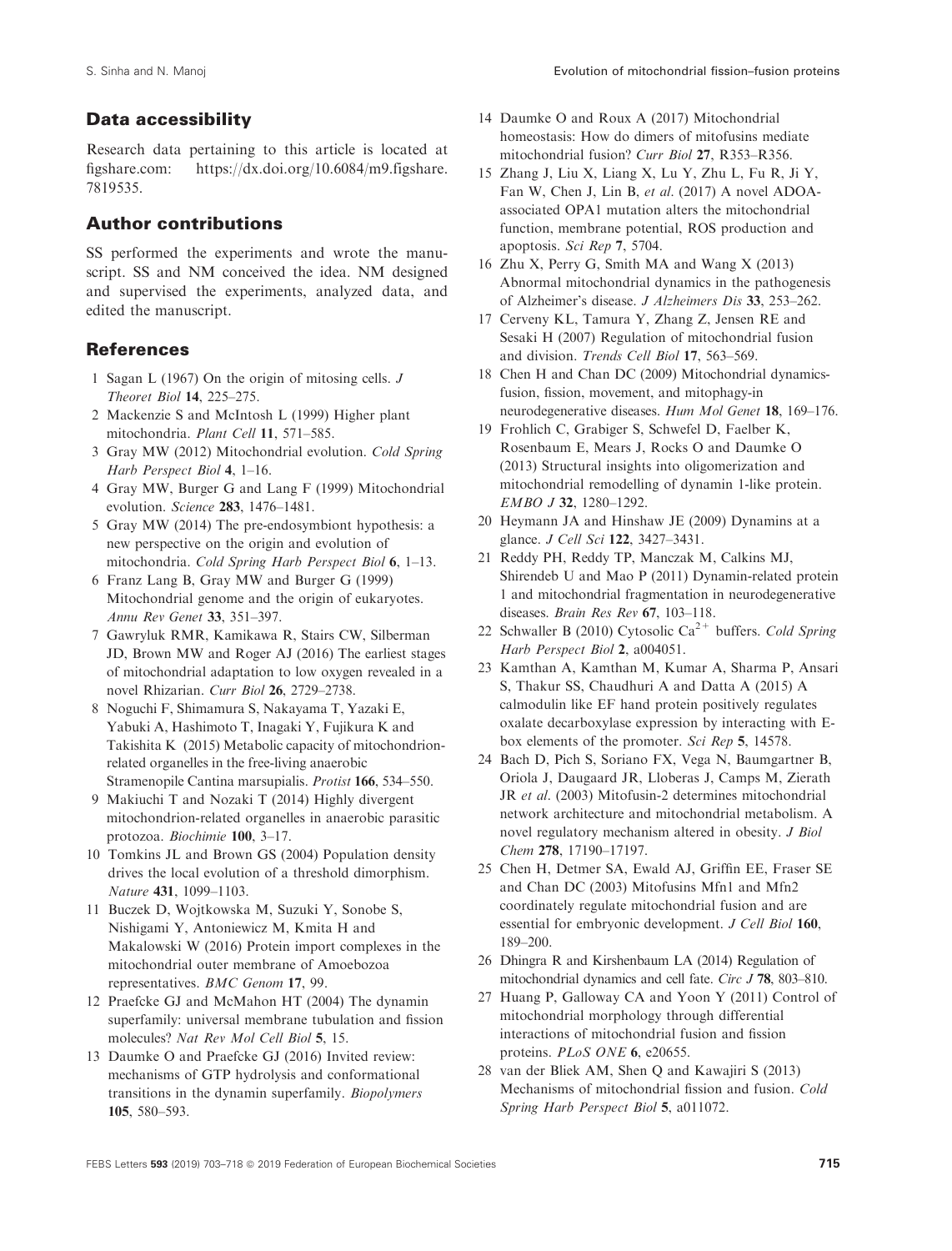- 29 Zorzano A and Claret M (2015) Implications of mitochondrial dynamics on neurodegeneration and on hypothalamic dysfunction. Front Aging Neurosci 7, 1–16.
- 30 Belenguer P and Pellegrini L (2013) The dynamin GTPase OPA1: more than mitochondria? Biochim Biophys Acta 1833, 176–183.
- 31 Song Z, Ghochani M, McCaffery JM, Frey TG and Chan DC (2009) Mitofusins and OPA1 mediate sequential steps in mitochondrial membrane fusion. Mol Biol Cell 20, 3525–3532.
- 32 Cao YL, Meng S, Chen Y, Feng JX, Gu DD, Yu B, Li YJ, Yang JY, Liao S, Chan DC et al. (2017) MFN1 structures reveal nucleotide-triggered dimerization critical For mitochondrial fusion. Nature 542, 372–376.
- 33 Qi Y, Yan L, Yu C, Guo X, Zhou X, Hu X, Huang X, Rao Z, Lou Z and Hu J (2016) Structures of human mitofusin 1 provide insight into mitochondrial tethering. J Cell Biol 215, 621–629.
- 34 Yan L, Qi Y, Huang X, Yu C, Lan L, Guo X, Rao Z, Hu J and Lou Z (2018) Structural basis for GTP hydrolysis and conformational change of MFN1 in mediating membrane fusion. Nat Struct Mol Biol 25, 233-243.
- 35 Purkanti R and Thattai M (2015) Ancient dynamin segments capture early stages of host-mitochondrial integration. PNAS 112, 2800–2805.
- 36 Robert X and Gouet P (2014) Deciphering key features in protein structures with the new ENDscript server. Nucleic Acids Res 42, W320–W324.
- 37 Tamura K, Stecher G, Peterson D, Filipski A and Kumar S (2013) MEGA6: Molecular evolutionary genetics analysis version 6.0. Mol Biol Evol 30, 2725– 2729.
- 38 Guindon S, Dufayard JF, Lefort V, Anisimova M, Hordijk W and Gascuel O (2010) New algorithms and methods to estimate maximum-likelihood phylogenies: assessing the performance of PhyML 3.0. Syst Biol 59, 307–321.
- 39 Letunic I and Bork P (2007) Interactive tree of life (iTOL): an online tool for phylogenetic tree display and annotation. Bioinformatics 23, 127–128.
- 40 Ashkenazy H, Penn O, Doron-Faigenboim A, Cohen O, Cannarozzi G, Zomer O and Pupko T (2012) FastML: a web server for probabilistic reconstruction of ancestral sequences. Nucleic Acids Res 40, W580– W584.
- 41 Pupko T, Péer I, Shamir R and Graur D (2000) A fast algorithm for joint maximum likelihood reconstruction of ancestral amino acid sequences. Mol Biol Evol 17, 890–896.
- 42 Hu B, Jin J, Guo AY, Zhang H, Luo J and Gao G (2015) GSDS 2.0: An upgraded gene feature visualization server. Bioinformatics 31, 1296–1297.
- 43 Gu X (1999) Statistical methods for testing functional divergence after gene duplication. Mol Biol Evol 16, 1664–1674.
- 44 Ramachandran R and Schmid SL (2018) The dynamin superfamily. Curr Biol 28, 411-416.
- 45 Wienke DC, Knetsch ML, Neuhaus EM, Reedy MC and Manstein DJ (1999) Disruption of a dynamin homologue affects endocytosis, organelle morphology, and cytokinesis in Dictyostelium discoideum. Mol Biol Cell 10, 225–243.
- 46 Miyagishima SY (2003) A plant-specific dynaminrelated protein forms a ring at the chloroplast division site. Plant Cell Online 15, 655-665.
- 47 Miyagishima SY, Kuwayama H, Urushihara H and Nakanishi H (2008) Evolutionary linkage between eukaryotic cytokinesis and chloroplast division by dynamin proteins. Proc Natl Acad Sci USA 105, 15202– 15207.
- 48 Nishida K, Takahara M, Miyagishima SY, Kuroiwa H, Matsuzaki M and Kuroiwa T (2003) Dynamic recruitment of dynamin for final mitochondrial severance in a primitive red alga. Proc Natl Acad Sci USA 100, 2146–2151.
- 49 Morgan GW, Goulding D and Field MC (2004) The single dynamin-like protein of Trypanosoma Brucei regulates mitochondrial division and is not required for endocytosis. J Biol Chem 279, 10692–10701.
- 50 Gaechter V, Schraner E, Wild P and Hehl AB (2008) The single dynamin family protein in the primitive protozoan Giardia Lamblia is essential for stage conversion and endocytic transport. Traffic 9, 57–71.
- 51 Wu YCR, Rasmussen MD and Kellis MD (2012) Evolution at the subgene level: domain rearrangements in the Drosophila phylogeny. Mol Biol Evol 29, 689– 705.
- 52 Marsh JA and Teichmann SA (2010) How do proteins gain new domains? Gen biol 11, 7–126.
- 53 Lynch M and Conery JS (2000) The evolutionary fate and consequences of duplicate genes. Science 290, 1151–1155.
- 54 Bjorklund AKE, Light D, Frey-Skott S and Elofsson JA (2005) Domain rearrangements in protein evolution. J Mol Biol 353, 911–923.
- 55 Okamoto PM, Herskovits JS and Vallee RB (1997) Role of the basic, proline-rich region of dynamin in Src homology 3 domain binding and endocytosis. J Biol Chem 272, 11629–11635.
- 56 Krishnan S, Collett M and Robinson PJ (2015) SH3 domains differentially stimulate distinct dynamin I assembly modes and G domain activity. PLoS ONE 10, e0144609.
- 57 Chappie JS and Dyda F (2013) Building A fission machine-structural insights into dynamin assembly and activation. J Cell Sci 126, 2773–2784.
- 58 De Vecchis D, Cavellini L, Baaden M, Henin J, Cohen MM and Taly A (2017) A membrane-inserted structural model of the yeast mitofusin Fzo1. Sci Rep 7, 10217.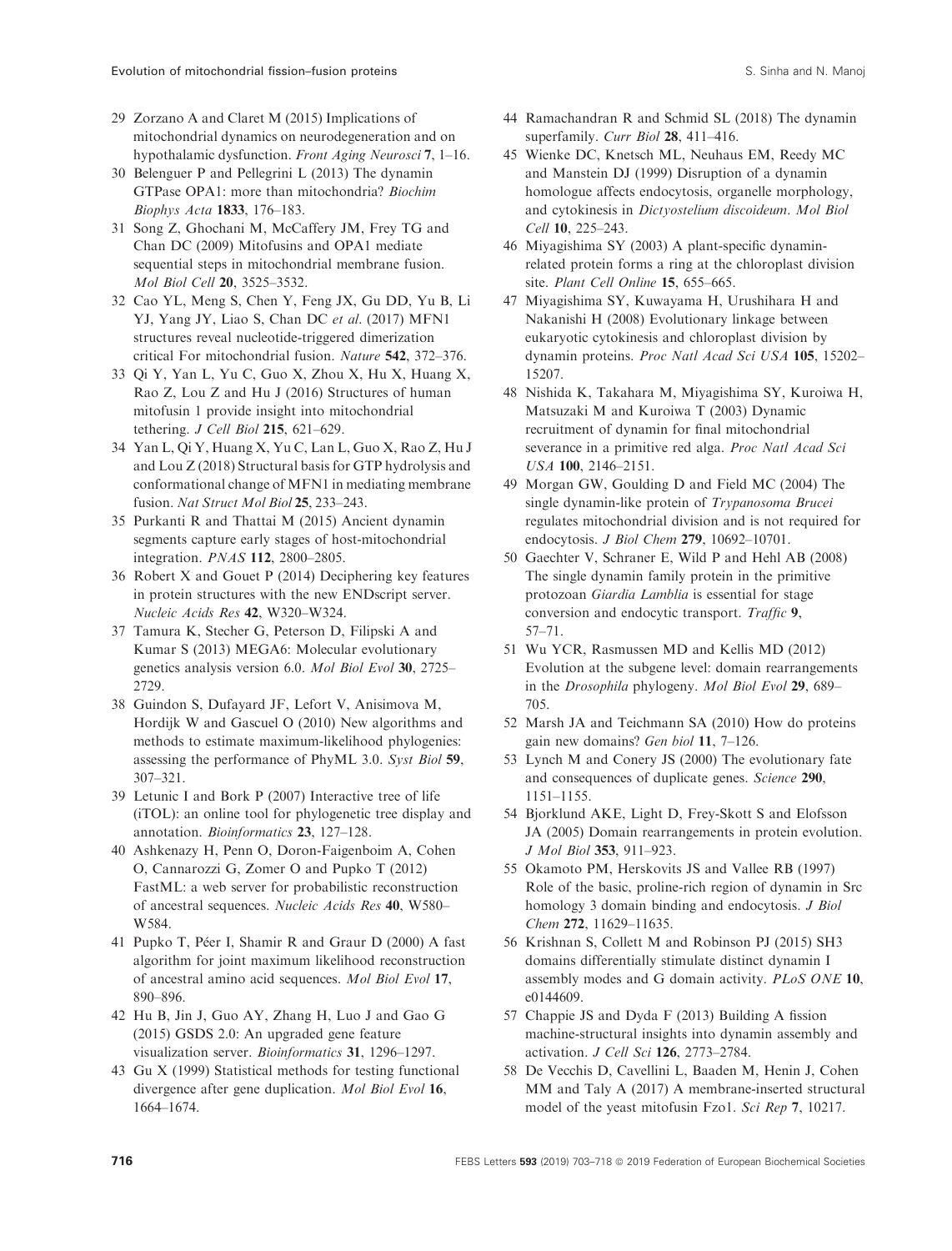- 59 Huang X, Zhou X, Hu X, Joshi AS, Guo X, Zhu Y, Chen Q, Prinz WA and Hu J (2017) Sequences flanking the transmembrane segments facilitate mitochondrial localization and membrane fusion by mitofusin. Proc Natl Acad Sci USA 114, 9863–9872.
- 60 Gao H, Sage TL and Osteryoung KW (2006) FZL, an FZO-like protein in plants, is a determinant of thylakoid and chloroplast morphology. Proc Natl Acad Sci USA 103, 6759–6764.
- 61 Anand R, Wai T, Baker MJ, Kladt N, Schauss AC, Rugarli E and Langer T (2014) The i-AAA protease YME1L and OMA1 cleave OPA1 to balance mitochondrial fusion and fission. J Cell Biol 204, 919– 929.
- 62 Cipolat S, Martins de Brito O, Dal Zilio B and Scorrano L (2004) OPA1 requires mitofusin 1 to promote mitochondrial fusion. Proc Natl Acad Sci USA 101, 15927–15932.
- 63 DeVay RM, Dominguez-Ramirez L, Lackner LL, Hoppins S, Stahlberg H and Nunnari J (2009) Coassembly of Mgm1 isoforms requires cardiolipin and mediates mitochondrial inner membrane fusion. J Cell Biol 186, 793–803.
- 64 Fűlöp SG, Enyedi B, Va"lo'rnai P and Spät A (2011) The effect of OPA1 on mitochondrial  $Ca^{2+}$  signaling. PLoS ONE 6, 11.
- 65 Pan R, Jones AD and Hu J (2014) Cardiolipinmediated mitochondrial dynamics and stress response in Arabidopsis. Plant Cell 26, 391–409.
- 66 Ehses S, Raschke I, Mancuso G, Bernacchia A, Geimer S, Tondera D, Martinou JC, Westermann B, Rugarli EI and Langer T (2009) Regulation of OPA1 processing and mitochondrial fusion by m-AAA protease isoenzymes and OMA1. J Cell Biol 187, 1023–1036.
- 67 Naotada Ishihara YF, Oka T and Mihara K (2006) Regulation of mitochondrial morphology through proteolytic cleavage of OPA1. EMBO J 25, 2966–2977.
- 68 Olichon A, Emorine LJ, Descoins E, Pelloquin L, Brichese L, Gas N, Guillou E, Delettre C, Valette A, Hamel CP et al. (2002) The human dynamin-related protein OPA1 is anchored to the mitochondrial inner membrane facing the inter-membrane space. FEBS Lett 523, 171–176.
- 69 Wong ED, Wagner JA, Gorsich SW, Michael McCaffery J, Shaw JM and Nunnari J (2000) The dynamin-related GTPase, Mgm1p, is an intermembrane space protein required for maintenance of fusion competent mitochondria. J Cell Biol 151, 341–352.
- 70 Herlan M, Bornhovd C, Hell K, Neupert W and Reichert AS (2004) Alternative topogenesis of Mgm1 and mitochondrial morphology depend on ATP and a functional import motor. J Cell Biol 165, 167-173.
- 71 Schwefel D, Frohlich C, Eichhorst J, Wiesner B, Behlke J, Aravind L and Daumke O (2010) Structural basis of oligomerization in septin-like GTPase of immunityassociated protein 2 (GIMAP2). Proc Natl Acad Sci USA 107, 20299–20304.
- 72 Liu J, Noel JK and Low HH (2018) Structural basis for membrane tethering by a bacterial dynamin-like pair. Nat Commun 9, 3345.
- 73 Babenko VN, Rogozin IB, Mekhedov SL and Koonin EV (2004) Prevalence of intron gain over intron loss in the evolution of paralogous gene families. Nucleic Acids Res 32, 3724–3733.
- 74 Rogozin IB, Sverdlov AV, Babenko VN and Koonin EV (2005) Analysis of evolution of exon–intron structure of eukaryotic genes. Breif Bioinform 6, 118–134.
- 75 Logsdon JM Jr, Stoltzfus A and Doolittle WF (1998) Molecular evolution: recent cases of Spliceosomal intron gain? Curr Biol 8, 560–563.
- 76 Lynch M (2002) Intron evolution as a populationgenetic process. Proc Natl Acad Sci USA 99, 6118– 6123.
- 77 Coulombe-Huntington J and Majewski J (2007) Characterization of intron loss events in mammals. Genome Res 17, 23–32.
- 78 Kiefel BR, Gilson PR and Beech PL (2004) Diverse eukaryotes have retained mitochondrial homologues of the bacterial division protein FtsZ. Protist 155, 105– 115.
- 79 Kuroiwa T, Nishida K, Yoshida Y, Fujiwara T, Mori T, Kuroiwa H and Misumi O (2006) Structure, function and evolution of the mitochondrial division apparatus. Biochim Biophys Acta 1763, 510–521.
- 80 Murcha MW, Kmiec B, Kubiszewski-Jakubiak S, Teixeira PF, Glaser E and Whelan J (2014) Protein import into plant mitochondria: signals, machinery, processing, and regulation. *J Exp Bot* 65, 6301–6335.
- 81 Margulis L and Chapman MJ (eds) (1999) Chapter two – KINGDOM PROTOCTISTA. In Kingdoms and Domains (Fourth Edition), pp. 117–230. Academic Press, San Diego, CA.
- 82 Lee RE (2008) Phycology. Cambridge University Press, Cambridge, UK.
- 83 Suzuki K, Kawano S and Kuroiwa T (1994) Single mitochondrion in acidic hot-spring alga: behaviour of mitochondria in Cyanidium caldarium and Galdieria sulphuraria (Rhodophyta, Cyanidiophyceae). Phycologia 33, 298–300.
- 84 Bohuszewicz O, Liu J and Low HH (2016) Membrane remodelling in bacteria. J Struct Biol 196, 3-14.
- 85 Burmann F, Ebert N, van Baarle S and Bramkamp M (2011) A bacterial dynamin-like protein mediating nucleotide-independent membrane fusion. Mol Microbiol 79, 1294–1304.